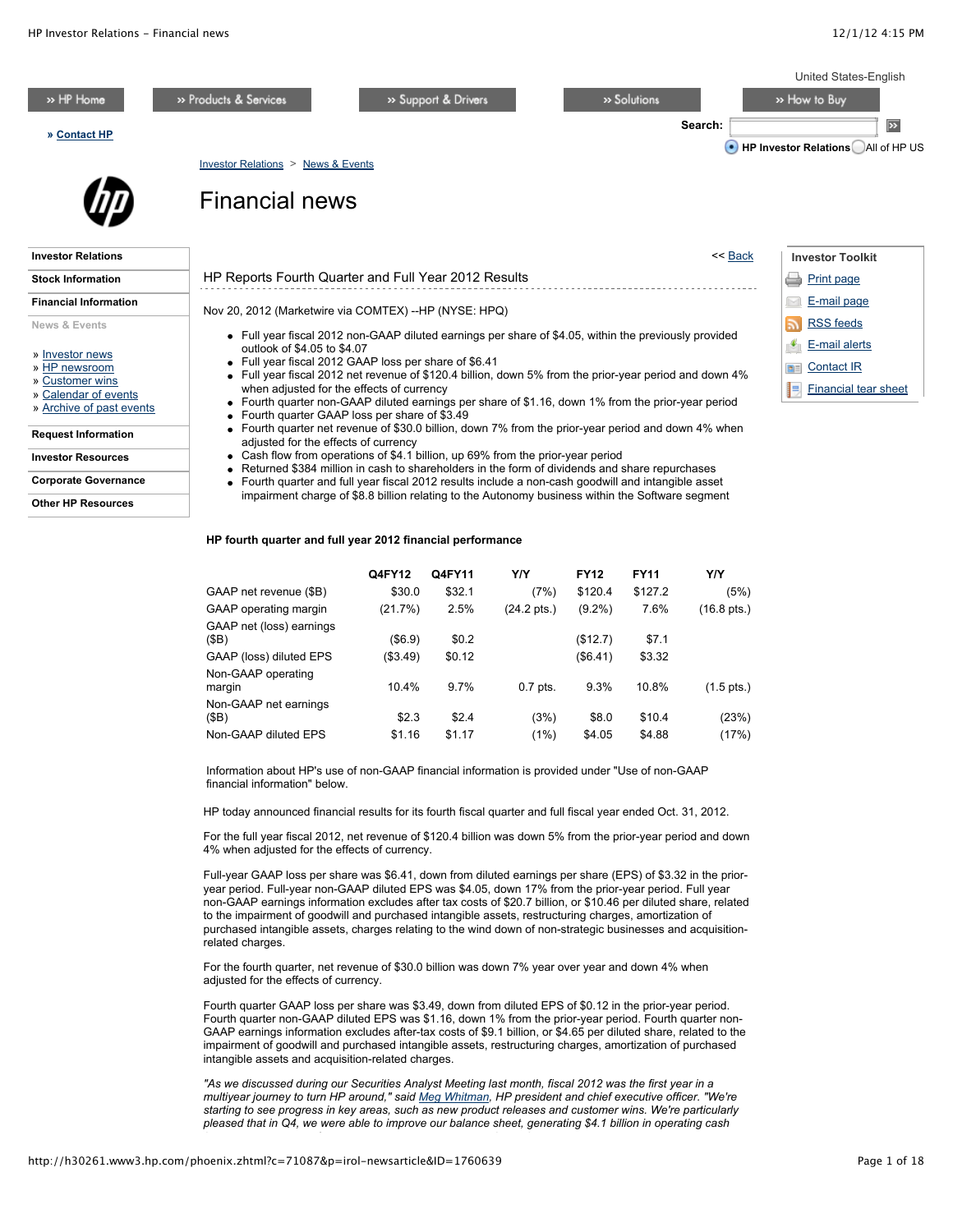*flow, and we returned \$384 million to shareholders in the form of share repurchases and dividends."*

Fourth Fiscal Quarter 2012 Business Group Results

- Personal Systems revenue was down 14% year over year with a 3.5% operating margin. Commercial revenue decreased 13%, and Consumer revenue declined 16%. Total units were down 12% with both Desktops and Notebooks units down 12%.
- Printing revenue declined 5% year over year with a 17.5% operating margin. Total hardware units were down 20% year over year. Commercial hardware units were down 15% year over year, and Consumer hardware units were down 22% year over year.
- **Services revenue declined 6% year over year with a 14.2% operating margin. Technology Services** revenue was down 4% year over year, Application and Business Services revenue was down 7% year over year, and IT Outsourcing revenue declined 6% year over year.
- Enterprise Servers, Storage and Networking (ESSN) revenue declined 9% year over year with an 8.3% operating margin. Networking revenue was up 7%, Industry Standard Servers revenue was down 7%, Business Critical Systems revenue was down 25%, and Storage revenue was down 13% year over year.
- Software revenue grew 14% year over year with a 27.2% operating margin, including the results of Autonomy. Software revenue was driven by 9% license growth, 9% support growth, and 48% growth in services.
- HP Financial Services revenue grew 1% year over year as a 3% increase in net portfolio assets was offset by an 11% decrease in financing volume. The business delivered a 10.8% operating margin.

#### Asset Management

HP generated \$4.1 billion in cash flow from operations in the fourth quarter. Inventory ended the quarter at \$6.3 billion, with days of inventory down 2 days year over year to 25 days. Accounts receivable of \$16.4 billion was down 2 days year over year to 49 days. Accounts payable ended the quarter at \$13.4 billion, up 1 day from the prior-year period to 53 days. HP's dividend payment of \$0.132 per share in the fourth quarter resulted in cash usage of \$260 million. HP also utilized \$124 million of cash during the quarter to repurchase approximately 7.6 million shares of common stock in the open market. HP exited the quarter with \$11.8 billion in gross cash.

HP recorded a non-cash charge for the impairment of goodwill and intangible assets within its Software segment of approximately \$8.8 billion in the fourth quarter of its 2012 fiscal year. The majority of this impairment charge is linked to serious accounting improprieties, disclosure failures and outright misrepresentations at Autonomy Corporation plc that occurred prior to HP's acquisition of Autonomy and the associated impact of those improprieties, failures and misrepresentations on the expected future financial performance of the Autonomy business over the long-term. The balance of the impairment charge is linked to the recent trading value of HP stock. There will be no cash impact associated with the impairment charge.

#### **Outlook**

For the first quarter of fiscal 2013, HP estimates non-GAAP diluted EPS to be in the range of \$0.68 to \$0.71 and GAAP diluted EPS to be in the range of \$0.34 to \$0.37.

First quarter fiscal 2013 non-GAAP diluted EPS estimates exclude after-tax costs of approximately \$0.34 per share, related primarily to the amortization of purchased intangible assets, restructuring charges and acquisition-related charges.

For the full year fiscal 2013, HP estimates a non-GAAP diluted EPS to be in the range of \$3.40 to \$3.60 and GAAP diluted EPS to be in the range of \$2.10 to \$2.30, in line with HP's previously communicated outlook.

Full year fiscal 2013 non-GAAP diluted EPS estimates exclude after-tax costs of approximately \$1.30 per share, related primarily to the amortization of purchased intangible assets, restructuring charges and acquisition-related charges.

More information on HP's earnings, including additional financial analysis and an earnings overview presentation, is available on HP's Investor Relations website at [www.hp.com/investor/home.](http://ctt.marketwire.com/?release=956261&id=2309812&type=1&url=http%3a%2f%2fwww.hp.com%2finvestor%2fhome)

HP's Q4 FY12 earnings conference call is accessible via an audio webcast at [www.hp.com/investor/2012Q4webcast.](http://ctt.marketwire.com/?release=956261&id=2309815&type=1&url=http%3a%2f%2fwww.hp.com%2finvestor%2f2012Q4webcast)

#### About HP

HP creates new possibilities for technology to have a meaningful impact on people, businesses, governments and society. The world's largest technology company, HP brings together a portfolio that spans [printing,](http://ctt.marketwire.com/?release=956261&id=2309818&type=1&url=http%3a%2f%2fwww.hp.com%2fprinters) [personal computing](http://ctt.marketwire.com/?release=956261&id=2309821&type=1&url=http%3a%2f%2fwww.hp.com%2fcountry%2fus%2fen%2fprodserv%2fcomputers.html), [software](http://ctt.marketwire.com/?release=956261&id=2309824&type=1&url=http%3a%2f%2fwww8.hp.com%2fus%2fen%2fsoftware%2fenterprise-software.html), [services](http://ctt.marketwire.com/?release=956261&id=2309827&type=1&url=http%3a%2f%2fwww8.hp.com%2fus%2fen%2fservices%2fit-services.html) and [IT infrastructure](http://ctt.marketwire.com/?release=956261&id=2309830&type=1&url=http%3a%2f%2fwww8.hp.com%2fus%2fen%2fsolutions%2fsolutions-detail.html%3fcompURI%3dtcm:245-785656) to solve customer problems. More information about HP is available at [http://www.hp.com.](http://ctt.marketwire.com/?release=956261&id=2309833&type=1&url=http%3a%2f%2fwww.hp.com%2f)

### Use of non-GAAP financial information

To supplement HP's consolidated condensed financial statements presented on a GAAP basis, HP provides non-GAAP net revenue, non-GAAP operating profit, non-GAAP operating margin, non-GAAP net earnings, non-GAAP diluted earnings per share, gross cash and free cash flow. HP also provides forecasts of non-GAAP diluted earnings per share. A reconciliation of the adjustments to GAAP results for this quarter and prior periods is included in the tables below. In addition, an explanation of the ways in which HP management uses these non-GAAP measures to evaluate its business, the substance behind HP management's decision to use these non-GAAP measures, the material limitations associated with the use of these non-GAAP measures, the manner in which HP management compensates for those limitations, and the substantive reasons why HP management believes that these non-GAAP measures provide useful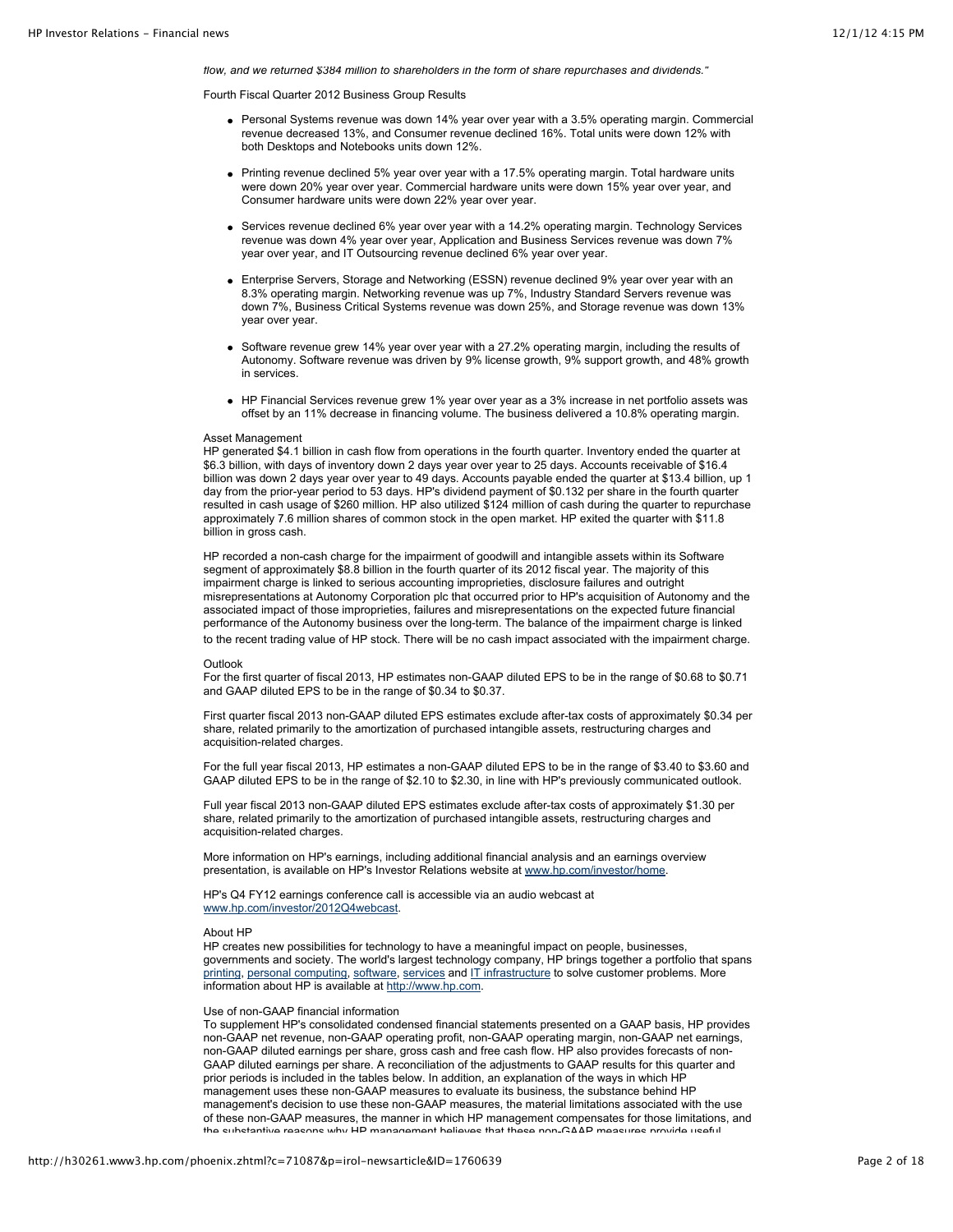the substantive reasons why HP management believes that these non-GAAP measures provide useful information to investors is included under "Use of Non-GAAP Financial Measures" after the tables below. This additional non-GAAP financial information is not meant to be considered in isolation or as a substitute for revenue, operating profit, operating margin, net earnings, diluted earnings per share, cash and cash equivalents or cash flow from operations prepared in accordance with GAAP.

## Forward-looking statements

This news release contains forward-looking statements that involve risks, uncertainties and assumptions. If the risks or uncertainties ever materialize or the assumptions prove incorrect, the results of HP may differ materially from those expressed or implied by such forward-looking statements and assumptions. All statements other than statements of historical fact are statements that could be deemed forward-looking statements, including but not limited to any projections of revenue, margins, expenses, earnings, earnings per share, tax provisions, cash flows, benefit obligations, share repurchases, currency exchange rates or other financial items; any projections of the amount, timing or impact of cost savings or restructuring charges; any statements of the plans, strategies and objectives of management for future operations, including the execution of restructuring plans and any resulting cost savings or revenue or profitability improvements; any statements concerning the expected development, performance, market share or competitive performance relating to products or services; any statements regarding current or future macroeconomic trends or events and the impact of those trends and events on HP and its financial performance; any statements regarding pending investigations, claims or disputes; any statements of expectation or belief; and any statements of assumptions underlying any of the foregoing. Risks, uncertainties and assumptions include the impact of macroeconomic and geopolitical trends and events; the competitive pressures faced by HP's businesses; the development and transition of new products and services and the enhancement of existing products and services to meet customer needs and respond to

emerging technological trends; the execution and performance of contracts by HP and its suppliers, customers and partners; the protection of HP's intellectual property assets, including intellectual property licensed from third parties; integration and other risks associated with business combination and investment transactions; the hiring and retention of key employees; assumptions related to pension and other postretirement costs and retirement programs; the execution, timing and results of restructuring plans, including estimates and assumptions related to the cost and the anticipated benefits of implementing those plans; the resolution of pending investigations, claims and disputes; and other risks that are described in HP's Annual Report on Form 10-K for the fiscal year ended October 31, 2011 and HP's other filings with the Securities and Exchange Commission, including HP's Quarterly Report on Form 10-Q for the fiscal quarter ended July 31, 2012. As in prior periods, the financial information set forth in this release, including tax-related items, reflects estimates based on information available at this time. While HP believes these estimates to be meaningful, these amounts could differ materially from actual reported amounts in HP's Form 10-K for the fiscal year ended October 31, 2012. In particular, determining HP's actual tax balances and provisions as of October 31, 2012 requires extensive internal and external review of tax data (including consolidating and reviewing the tax provisions of numerous domestic and foreign entities), which is being completed in the ordinary course of preparing HP's Form 10-K. HP assumes no obligation and does not intend to update these forward-looking statements.

# HEWLETT-PACKARD COMPANY AND SUBSIDIARIES CONSOLIDATED CONDENSED STATEMENTS OF EARNINGS (Unaudited)

(In millions except per share amounts)

|                                                           | Three months ended |                     |    |                  |    |                     |  |  |  |
|-----------------------------------------------------------|--------------------|---------------------|----|------------------|----|---------------------|--|--|--|
|                                                           |                    | October 31,<br>2012 |    | July 31,<br>2012 |    | October 31,<br>2011 |  |  |  |
| Net revenue                                               | \$                 | 29,959              | \$ | 29,669           | \$ | 32,122              |  |  |  |
| Costs and expenses: (a)                                   |                    |                     |    |                  |    |                     |  |  |  |
| Cost of sales                                             |                    | 22,711              |    | 22,820           |    | 25,304              |  |  |  |
| Research and development                                  |                    | 909                 |    | 854              |    | 829                 |  |  |  |
| Selling, general and administrative                       |                    | 3,227               |    | 3,366            |    | 3,605               |  |  |  |
| Amortization of purchased intangible assets               |                    | 372                 |    | 476              |    | 411                 |  |  |  |
| Impairment of goodwill and purchased<br>intangible assets |                    | 8,847               |    | 9,188            |    | 885                 |  |  |  |
| Restructuring charges                                     |                    | 378                 |    | 1,795            |    | 179                 |  |  |  |
| Acquisition-related charges                               |                    | 3                   |    | 3                |    | 114                 |  |  |  |
| Total costs and expenses                                  |                    | 36,447              |    | 38,502           |    | 31,327              |  |  |  |
| (Loss) earnings from operations                           |                    | (6,488)             |    | (8,833)          |    | 795                 |  |  |  |
| Interest and other, net                                   |                    | (188)               |    | (224)            |    | (401)               |  |  |  |
| (Loss) earnings before taxes                              |                    | (6,676)             |    | (9,057)          |    | 394                 |  |  |  |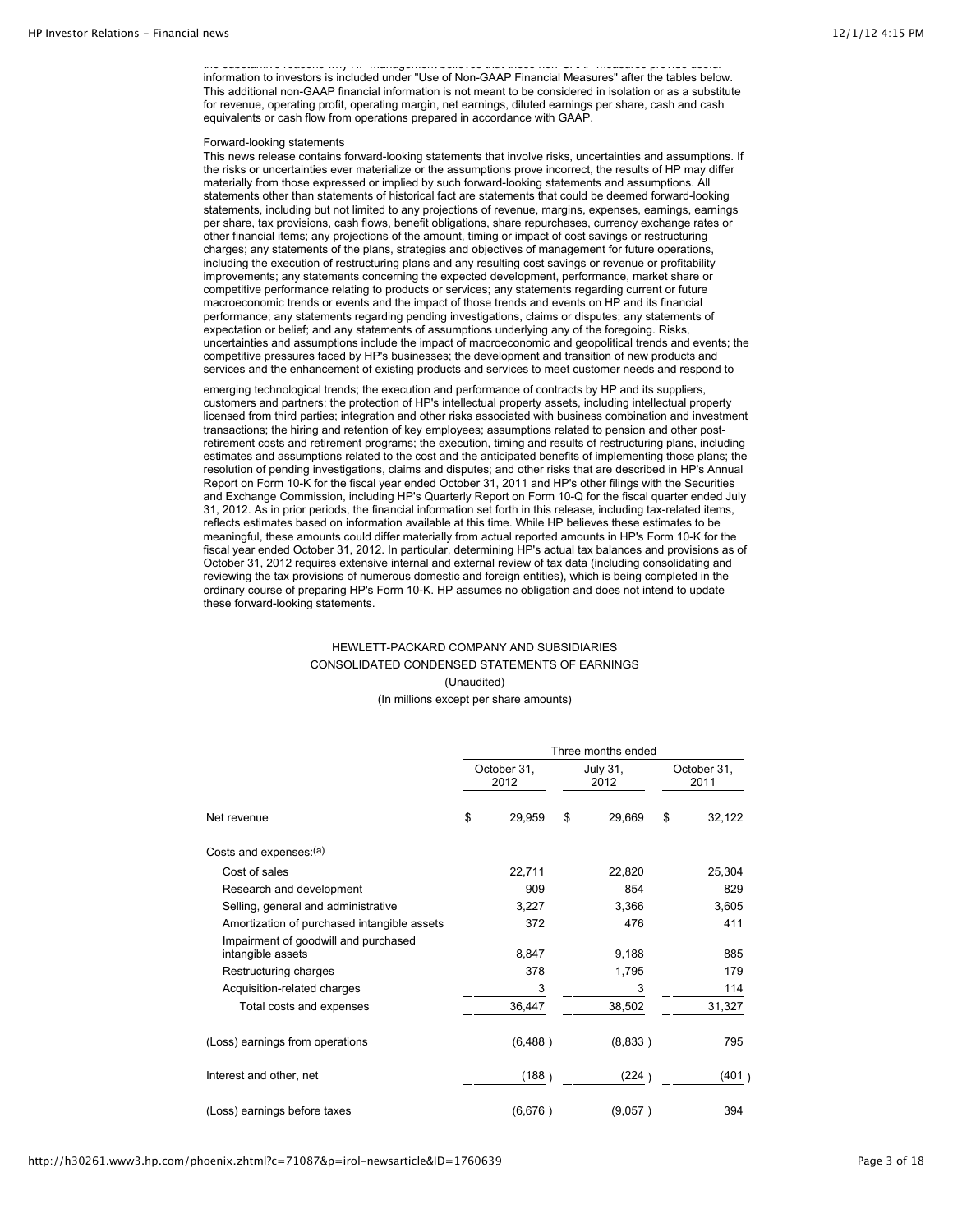| Provision (benefit) for taxes                                             | 178               | (200)          | 155       |
|---------------------------------------------------------------------------|-------------------|----------------|-----------|
| Net (loss) earnings                                                       | \$<br>(6, 854)    | \$<br>(8, 857) | \$<br>239 |
| Net (loss) earnings per share:                                            |                   |                |           |
| Basic                                                                     | \$<br>$(3.49)$ \$ | $(4.49)$ \$    | 0.12      |
| <b>Diluted</b>                                                            | \$<br>$(3.49)$ \$ | $(4.49)$ \$    | 0.12      |
| Cash dividends declared per share                                         | \$                | \$<br>0.26     | \$        |
| Weighted-average shares used to compute net<br>(loss) earnings per share: |                   |                |           |
| Basic                                                                     | 1,964             | 1,971          | 1,989     |
| <b>Diluted</b>                                                            | 1,964             | 1,971          | 2,005     |

(a) In connection with organizational realignments implemented in the first quarter of fiscal year 2012, certain costs previously reported as Cost of sales have been reclassified as Selling, general and administrative expenses to better align those costs with the functional areas that benefit from those expenditures.

# HEWLETT-PACKARD COMPANY AND SUBSIDIARIES CONSOLIDATED CONDENSED STATEMENTS OF EARNINGS (In millions except per share amounts)

|                                                        | Twelve months ended<br>October 31, |             |    |         |  |  |
|--------------------------------------------------------|------------------------------------|-------------|----|---------|--|--|
|                                                        |                                    | 2012        |    | 2011    |  |  |
|                                                        |                                    | (Unaudited) |    |         |  |  |
| Net revenue                                            | \$                                 | 120,357     | \$ | 127,245 |  |  |
| Costs and expenses: (a)                                |                                    |             |    |         |  |  |
| Cost of sales                                          |                                    | 92,385      |    | 97,418  |  |  |
| Research and development                               |                                    | 3,399       |    | 3,254   |  |  |
| Selling, general and administrative                    |                                    | 13,500      |    | 13,577  |  |  |
| Amortization of purchased intangible assets            |                                    | 1,784       |    | 1,607   |  |  |
| Impairment of goodwill and purchased intangible assets |                                    | 18,035      |    | 885     |  |  |
| Restructuring charges                                  |                                    | 2,266       |    | 645     |  |  |
| Acquisition-related charges                            |                                    | 45          |    | 182     |  |  |
| Total costs and expenses                               |                                    | 131,414     |    | 117,568 |  |  |
| (Loss) earnings from operations                        |                                    | (11,057)    |    | 9,677   |  |  |
| Interest and other, net                                |                                    | (876)       |    | (695)   |  |  |
| (Loss) earnings before taxes                           |                                    | (11, 933)   |    | 8,982   |  |  |
| Provision for taxes                                    |                                    | 717         |    | 1,908   |  |  |
| Net (loss) earnings                                    | \$                                 | (12,650)    | \$ | 7,074   |  |  |
| Net (loss) earnings per share:                         |                                    |             |    |         |  |  |
| <b>Basic</b>                                           | \$                                 | (6.41)      | \$ | 3.38    |  |  |
| Diluted                                                | \$                                 | $(6.41)$ \$ |    | 3.32    |  |  |
| Cash dividends declared per share                      | \$                                 | 0.50        | \$ | 0.40    |  |  |

Weighted-average shares used to compute net (loss) earnings per share: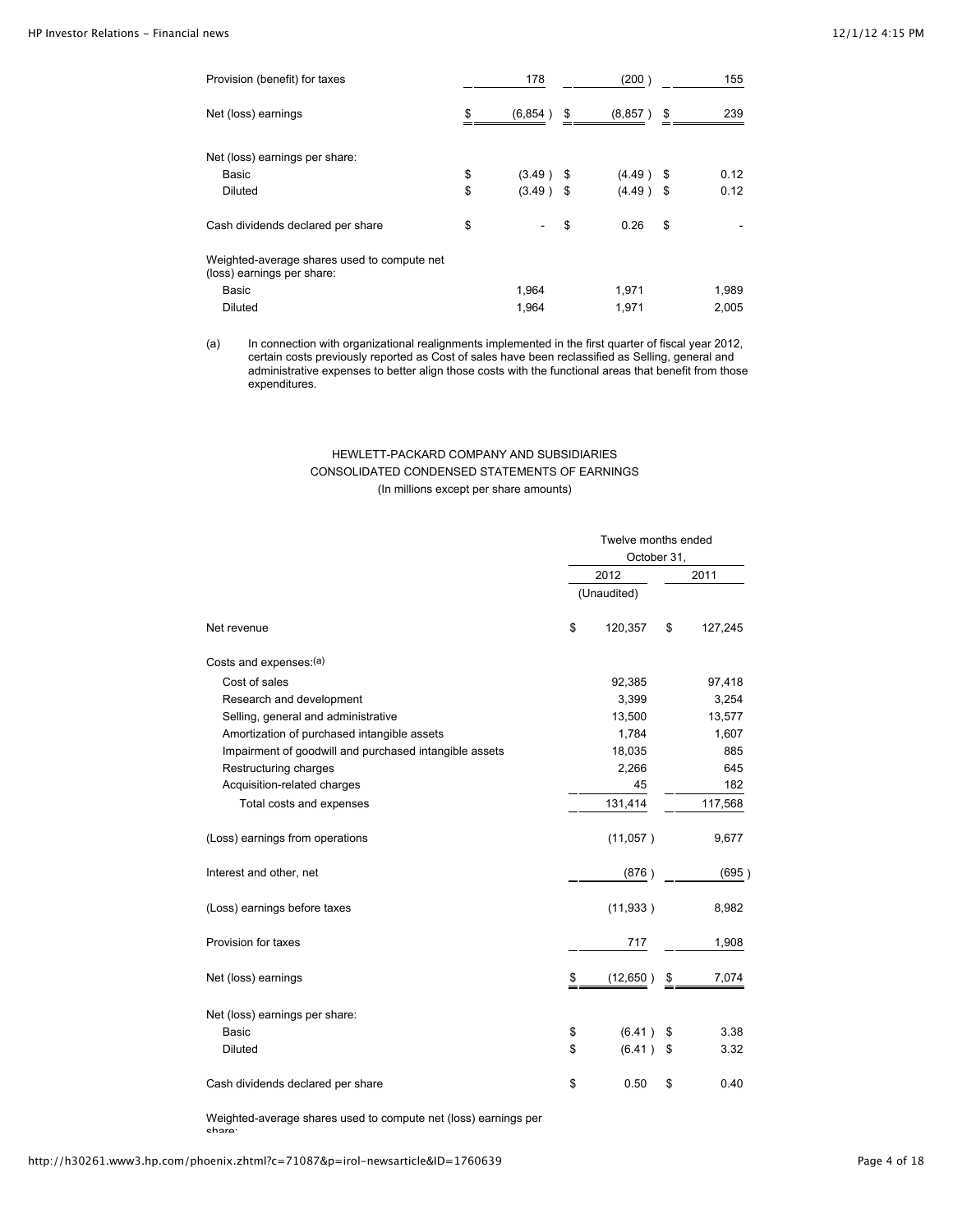| O(100V)        |       |       |
|----------------|-------|-------|
| Basic          | 1.974 | 2,094 |
| <b>Diluted</b> | 1,974 | 2,128 |

(a) In connection with organizational realignments implemented in the first quarter of fiscal year 2012, certain costs previously reported as Cost of sales have been reclassified as Selling, general and administrative expenses to better align those costs with the functional areas that benefit from those expenditures.

## HEWLETT-PACKARD COMPANY AND SUBSIDIARIES ADJUSTMENTS TO GAAP NET REVENUE, NET EARNINGS, EARNINGS FROM OPERATIONS, OPERATING MARGIN AND EARNINGS PER SHARE (Unaudited)

(In millions except per share amounts)

|                                                                              |               | Three<br>months<br>ended<br>October<br>31,<br>2012 | <b>Diluted</b><br>earnings<br>per share | Three<br>months<br>ended<br>July 31,<br>2012 | <b>Diluted</b><br>earnings<br>per share | Three<br>months<br>ended<br>October<br>31,<br>2011 | <b>Diluted</b><br>earnings<br>per share |
|------------------------------------------------------------------------------|---------------|----------------------------------------------------|-----------------------------------------|----------------------------------------------|-----------------------------------------|----------------------------------------------------|-----------------------------------------|
| <b>GAAP</b> net revenue                                                      | S             | 29,959                                             |                                         | \$<br>29,669                                 |                                         | \$<br>32,122                                       |                                         |
| Non-GAAP adjustments:<br>WebOS device contra<br>revenue, net(a)              |               |                                                    |                                         |                                              |                                         | 142                                                |                                         |
| Non-GAAP net revenue                                                         | \$            | 29,959                                             |                                         | \$<br>29,669                                 |                                         | \$<br>32,264                                       |                                         |
| GAAP net (loss) earnings                                                     | \$            | (6, 854)                                           | \$<br>(3.49)                            | \$<br>(8, 857)                               | \$<br>(4.49)                            | \$<br>239                                          | \$<br>0.12                              |
| Non-GAAP adjustments:                                                        |               |                                                    |                                         |                                              |                                         |                                                    |                                         |
| Amortization of purchased<br>intangible assets<br>Impairment of goodwill and |               | 372                                                | 0.19                                    | 476                                          | 0.25                                    | 411                                                | 0.20                                    |
| purchased intangible<br>assets(b)                                            |               | 8,847                                              | 4.51                                    | 9,188                                        | 4.66                                    | 885                                                | 0.44                                    |
| Restructuring charges                                                        |               | 378                                                | 0.19                                    | 1,795                                        | 0.91                                    | 179                                                | 0.09                                    |
| Acquisition-related charges<br>in earnings from operations                   |               | 3                                                  |                                         | 3                                            |                                         | 114                                                | 0.06                                    |
| Wind down of the webOs<br>device business(c)                                 |               |                                                    |                                         |                                              |                                         | 755                                                | 0.38                                    |
| Wind down of non-strategic<br>businesses(d)                                  |               |                                                    |                                         | 108                                          | 0.05                                    |                                                    |                                         |
| Acquisition-related charges<br>in interest and other, net(e)                 |               |                                                    |                                         |                                              |                                         | 276                                                | 0.14                                    |
| Adjustments for taxes(f)                                                     |               | (465)                                              | (0.24)                                  | (740)                                        | (0.38)                                  | (509)                                              | (0.26)                                  |
| Non-GAAP net earnings                                                        | $\frac{1}{2}$ | 2,281                                              | \$<br>1.16                              | \$<br>1,973                                  | \$<br>1.00                              | \$<br>2,350                                        | \$<br>1.17                              |
| GAAP (loss) earnings from<br>operations                                      | \$            | (6, 488)                                           |                                         | \$<br>(8, 833)                               |                                         | \$<br>795                                          |                                         |
| Non-GAAP adjustments:                                                        |               |                                                    |                                         |                                              |                                         |                                                    |                                         |
| Amortization of purchased<br>intangible assets                               |               | 372                                                |                                         | 476                                          |                                         | 411                                                |                                         |
| Impairment of goodwill and<br>purchased intangible<br>assets(b)              |               | 8,847                                              |                                         | 9,188                                        |                                         | 885                                                |                                         |
| Restructuring charges<br>Acquisition-related charges                         |               | 378                                                |                                         | 1,795                                        |                                         | 179                                                |                                         |

in earnings from operations 3 3 114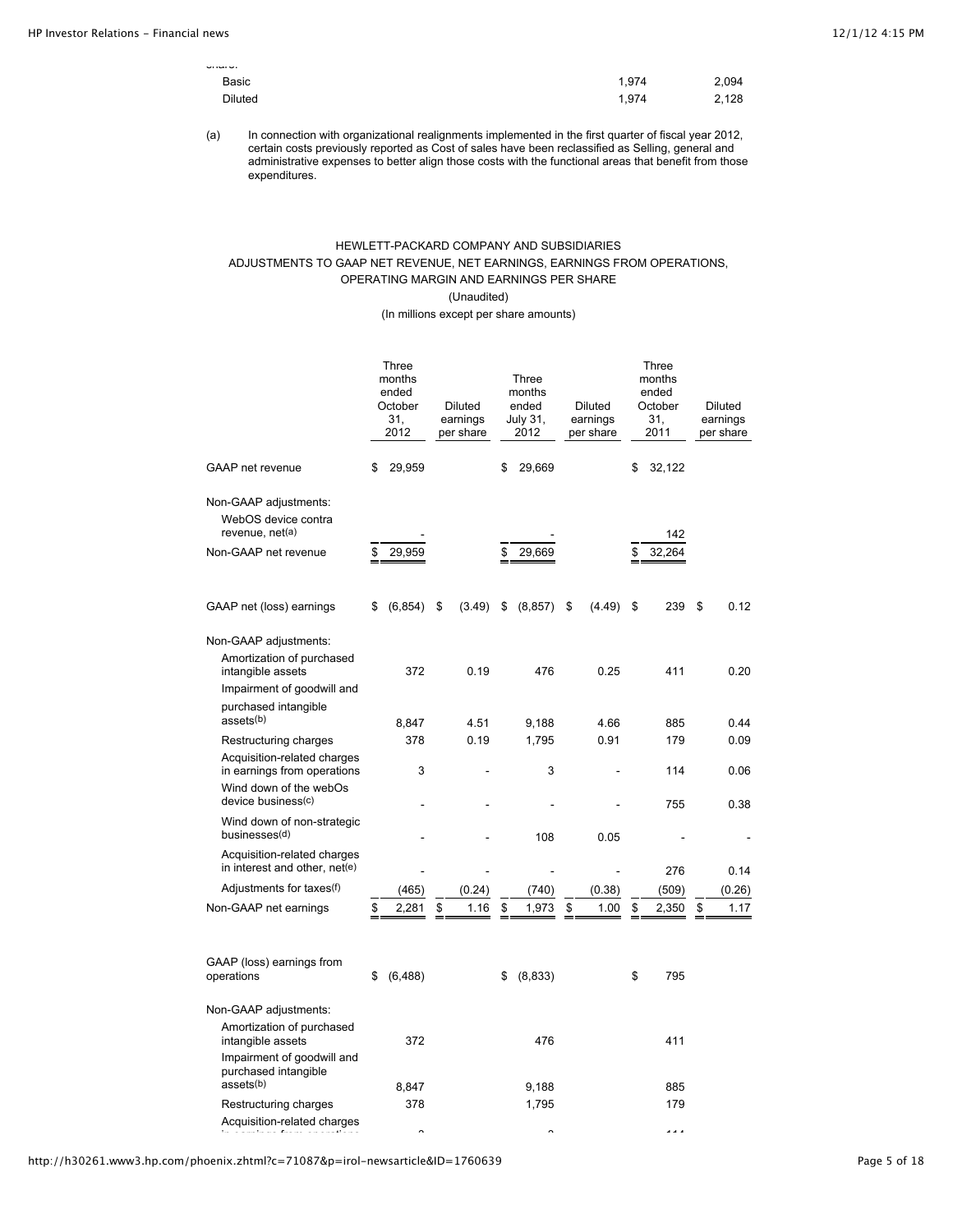| in earnings from operations                       | J.    | J     | 114   |
|---------------------------------------------------|-------|-------|-------|
| Wind down of the webOs<br>$device$ business $(c)$ |       |       | 755   |
| Wind down of non-strategic<br>businesses $(d)$    |       | 108   |       |
| Non-GAAP earnings from<br>operations              | 3,112 | 2,737 | 3,139 |
| GAAP operating margin                             | (22%) | (30%) | 2%    |
| Non-GAAP adjustments                              | 32%   | 39%   | 8%    |
| Non-GAAP operating margin                         | 10%   | 9%    | 10%   |
|                                                   |       |       |       |

(a) Includes contra revenue primarily associated with sales incentive programs to wind down the webOS device business, net of webOS device revenue.

- (b) For the period ended October 31, 2012, represents a goodwill and intangible asset impairment charge of \$8.8 billion associated with the Autonomy reporting unit within the Software segment. For the period ended July 31, 2012, represents a goodwill impairment charge of \$8.0 billion associated with the Services segment and an intangible asset impairment charge of \$1.2 billion associated with the "Compaq" trade name within the Personal Systems segment (formerly known as the Personal Systems Group segment). For the period ended October 31, 2011, includes impairment charges to goodwill and purchased intangible assets associated with the acquisition of Palm, Inc. on July 1, 2010 recorded as result of the decision announced on August 18, 2011 to wind down the webOS device business.
- (c) Includes primarily expenses and adjustments for supplier-related obligations and contra revenue associated with sales incentive programs related to winding down the webOS device business.
- (d) Represents primarily contract-related charges, including inventory write-downs, related to winding down certain retail publishing business activities within the Printing segment (formerly known as the Imaging and Printing Group Segment).
- (e) Includes primarily the cost of the British pound options bought to limit foreign exchange rate risk in connection with the Autonomy acquisition.
- (f) For the periods ended October 31, 2012 and July 31, 2012, adjustments for taxes is net of valuation allowances of \$0.5 billion and \$0.8 billion provided for certain deferred tax assets, respectively.

# HEWLETT-PACKARD COMPANY AND SUBSIDIARIES ADJUSTMENTS TO GAAP NET REVENUE, NET EARNINGS, EARNINGS FROM OPERATIONS, OPERATING MARGIN AND EARNINGS PER SHARE (Unaudited)

(In millions except per share amounts)

|                                                                                      | Twelve<br>months<br>ended<br>October 31,<br>2012 |               | Diluted<br>earnings<br>per share |    | Twelve<br>months<br>ended<br>October 31,<br>2011 | Diluted<br>earnings<br>per share |
|--------------------------------------------------------------------------------------|--------------------------------------------------|---------------|----------------------------------|----|--------------------------------------------------|----------------------------------|
| GAAP net revenue                                                                     | \$                                               | 120,357       |                                  | \$ | 127,245                                          |                                  |
| Non-GAAP adjustments:<br>WebOS device contra revenue, net(a)<br>Non-GAAP net revenue | \$                                               | 120.357       |                                  | \$ | 142<br>127.387                                   |                                  |
| GAAP net (loss) earnings                                                             | \$                                               | $(12,650)$ \$ | $(6.41)$ \$                      |    | 7,074 \$                                         | 3.32                             |
| Non-GAAP adjustments:<br>Amortization of purchased intangible<br>assets              |                                                  | 1.784         | 0.90                             |    | 1,607                                            | 0.75                             |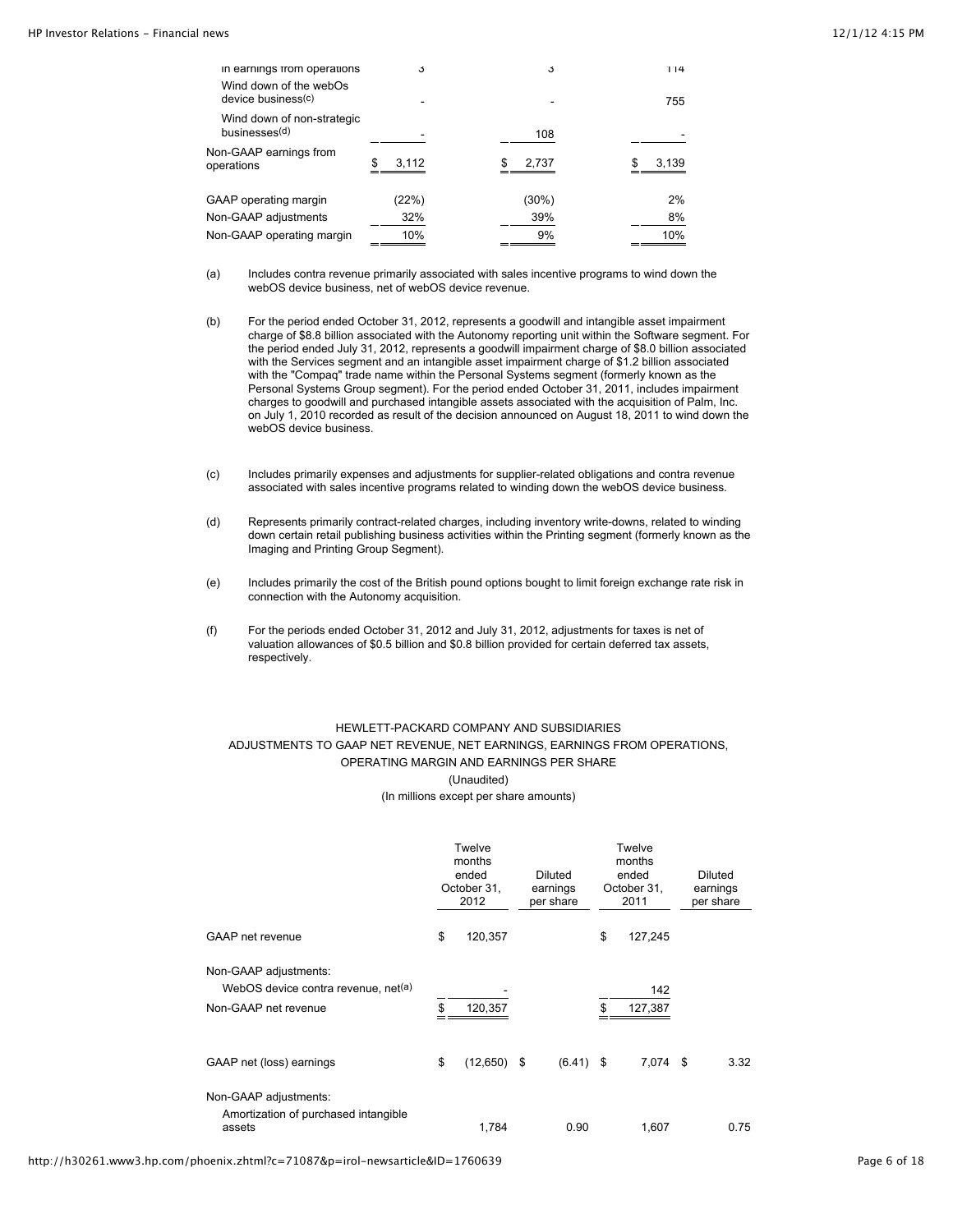| Impairment of goodwill and purchased<br>intangible assets(b) | 18,035         | 9.14       | 885          | 0.42       |
|--------------------------------------------------------------|----------------|------------|--------------|------------|
| Restructuring charges                                        | 2,266          | 1.15       | 645          | 0.30       |
| Acquisition-related charges in earnings<br>from operations   | 45             | 0.02       | 182          | 0.09       |
| Wind down of the webOs device<br>business(c)                 | (36)           | (0.02)     | 755          | 0.35       |
| Wind down of non-strategic<br>businesses(d)                  | 108            | 0.05       |              |            |
| Acquisition-related charges in interest<br>and other, net(e) |                |            | 276          | 0.13       |
| Adjustments for taxes(f)                                     | (1, 517)       | (0.78)     | (1,045)      | (0.48)     |
| Non-GAAP net earnings                                        | \$<br>8,035    | 4.05<br>\$ | \$<br>10,379 | \$<br>4.88 |
|                                                              |                |            |              |            |
| GAAP (loss) earnings from operations                         | \$<br>(11,057) |            | \$<br>9,677  |            |
| Non-GAAP adjustments:                                        |                |            |              |            |
| Amortization of purchased intangible<br>assets               | 1,784          |            | 1,607        |            |
| Impairment of goodwill and purchased<br>intangible assets(b) | 18,035         |            | 885          |            |
| Restructuring charges                                        | 2,266          |            | 645          |            |
| Acquisition-related charges in earnings<br>from operations   | 45             |            | 182          |            |
| Wind down of the webOs device<br>business(c)                 | (36)           |            | 755          |            |
| Wind down of non-strategic<br>businesses(d)                  | 108            |            |              |            |
| Non-GAAP earnings from operations                            | \$<br>11,145   |            | \$<br>13,751 |            |
| GAAP operating margin                                        | (9%)           |            | 8%           |            |
| Non-GAAP adjustments                                         | 18%            |            | 3%           |            |
| Non-GAAP operating margin                                    | 9%             |            | 11%          |            |
|                                                              |                |            |              |            |

(a) Includes contra revenue primarily associated with sales incentive programs to wind down the webOS device business, net of the webOS device revenue.

- (b) For the period ended October 31, 2012, represents a goodwill and intangible asset impairment charge of \$8.8 billion associated with the Autonomy reporting unit within the Software segment, a goodwill impairment charge of \$8.0 billion associated with the Services segment and an intangible asset impairment charge of \$1.2 billion associated with the "Compaq" trade name within the Personal Systems segment. For the period ended October 31, 2011, includes impairment charges to goodwill and purchased intangible assets associated with the acquisition of Palm, Inc. on July 1, 2010 recorded as result of the decision announced on August 18, 2011 to wind down the webOS device business.
- (c) Includes primarily expenses and adjustments for supplier-related obligations and contra revenue associated with sales incentive programs related to winding down the webOS device business.
- (d) Represents primarily contract-related charges, including inventory write-downs, related to winding down certain retail publishing business activities within the Printing segment.
- (e) Includes primarily the cost of the British pound options bought to limit foreign exchange rate risk in connection with the Autonomy acquisition.
- (f) For the period ended October 31, 2012, adjustments for taxes is net of valuation allowances of \$1.3 billion provided for certain deferred tax assets.

# HEWLETT-PACKARD COMPANY AND SUBSIDIARIES CONSOLIDATED CONDENSED BALANCE SHEETS (In millions)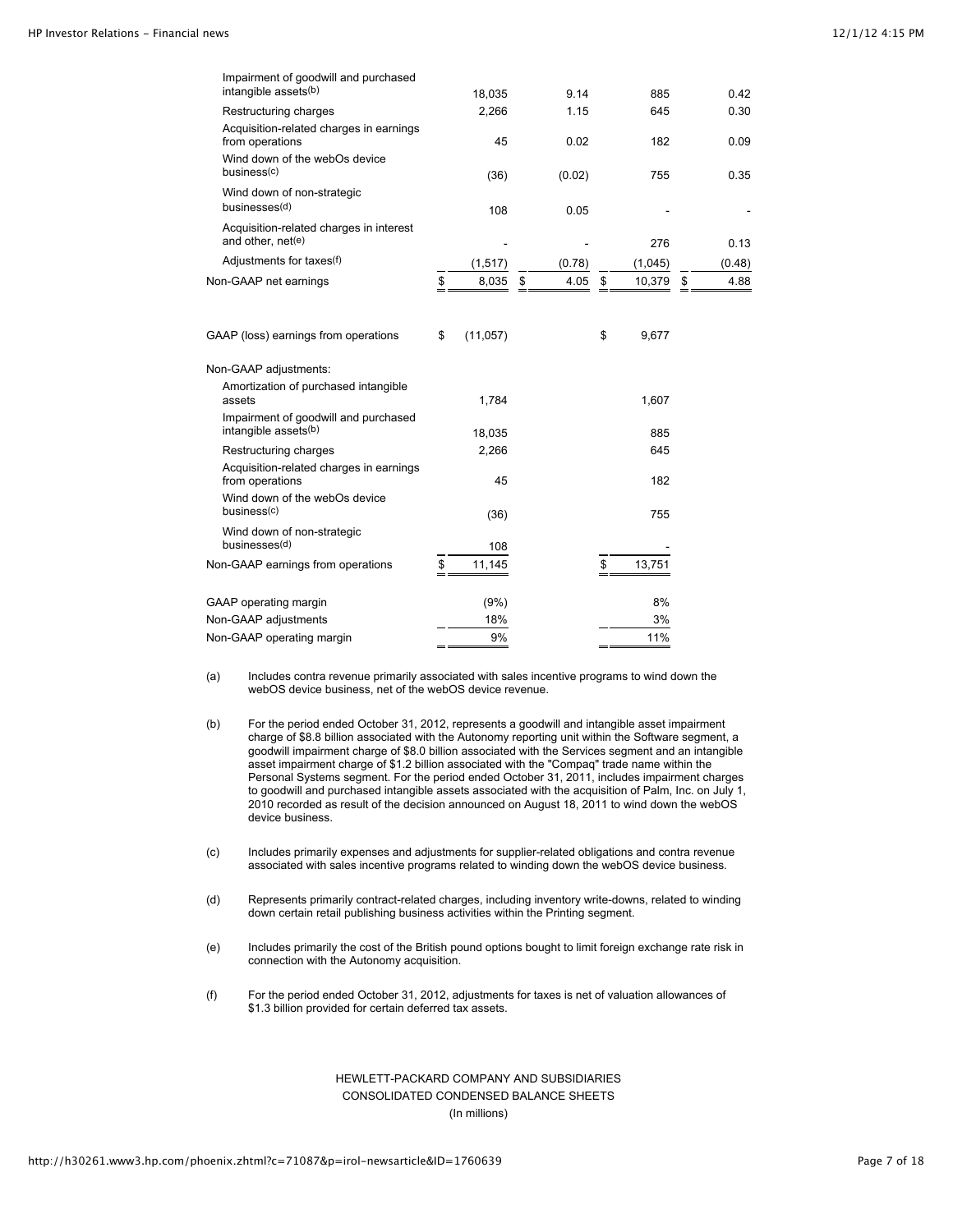|                                                  | October 31,<br>2012 | October 31,<br>2011 |
|--------------------------------------------------|---------------------|---------------------|
|                                                  | (Unaudited)         |                     |
| ASSETS                                           |                     |                     |
| Current assets:                                  |                     |                     |
| Cash and cash equivalents                        | \$<br>11,301        | \$<br>8,043         |
| Accounts receivable                              | 16,407              | 18,224              |
| Financing receivables                            | 3,252               | 3,162               |
| Inventory                                        | 6,317               | 7,490               |
| Other current assets                             | 13,360              | 14,102              |
| Total current assets                             | 50,637              | 51,021              |
| Property, plant and equipment                    | 11,954              | 12,292              |
| Long-term financing receivables and other assets | 10,593              | 10,755              |
| Goodwill and purchased intangible assets         | 35,584              | 55,449              |
| <b>Total assets</b>                              | 108,768<br>\$       | \$<br>129,517       |
| LIABILITIES AND STOCKHOLDERS' EQUITY             |                     |                     |
| Current liabilities:                             |                     |                     |
| Notes payable and short-term borrowings          | \$<br>6,647         | \$<br>8,083         |
| Accounts payable                                 | 13,350              | 14,750              |
| Employee compensation and benefits               | 4,058               | 3,999               |
| Taxes on earnings                                | 846                 | 1,048               |
| Deferred revenue                                 | 7,494               | 7,449               |
| Other accrued liabilities                        | 14,271              | 15,113              |
| Total current liabilities                        | 46,666              | 50,442              |
| Long-term debt                                   | 21,789              | 22,551              |
| Other liabilities                                | 17,480              | 17,520              |
| Stockholders' equity:                            |                     |                     |
| HP stockholders' equity                          | 22,436              | 38,625              |
| Non-controlling interests                        | 397                 | 379                 |
| Total stockholders' equity                       | 22,833              | 39,004              |
| Total liabilities and stockholders' equity       | \$<br>108,768       | \$<br>129,517       |

# HEWLETT-PACKARD COMPANY AND SUBSIDIARIES CONSOLIDATED CONDENSED STATEMENTS OF CASH FLOWS (Unaudited)

(In millions)

|                                       |   | Three months<br>ended<br>October 31,<br>2012 | Twelve months<br>ended<br>October 31,<br>2012 |
|---------------------------------------|---|----------------------------------------------|-----------------------------------------------|
| Cash flows from operating activities: |   |                                              |                                               |
| Net loss                              | ፍ | $(6.854)$ $\sqrt{}$                          | (12.650)                                      |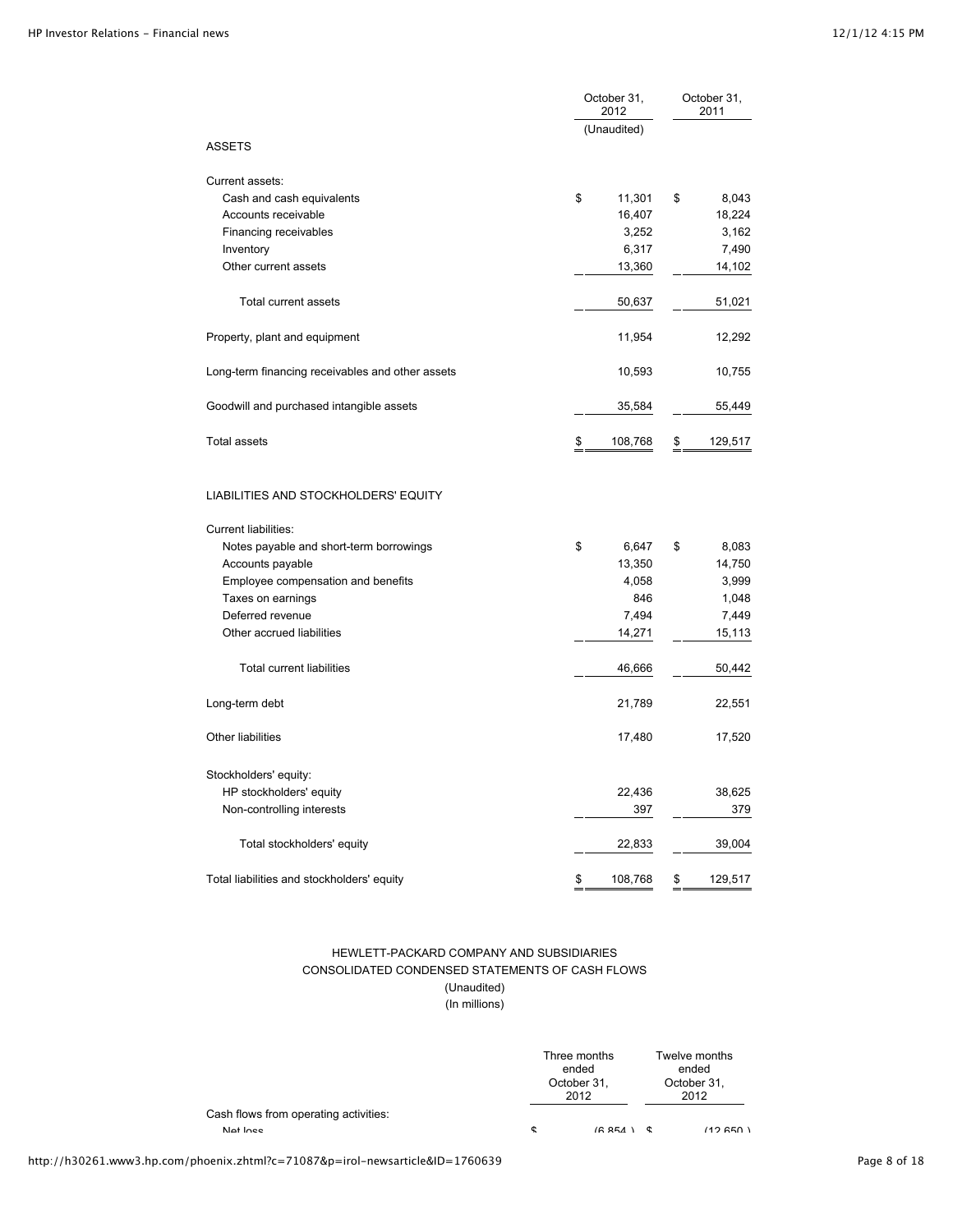| <b>INVERVOU</b>                                                                        | $\mathbf{v}$ , $\mathbf{v}$ , $\mathbf{v}$ | $\sqrt{2}$ |
|----------------------------------------------------------------------------------------|--------------------------------------------|------------|
| Adjustments to reconcile net earnings to net cash<br>provided by operating activities: |                                            |            |
| Depreciation and amortization                                                          | 1,201                                      | 5.095      |
| Impairment of goodwill and purchased intangible                                        |                                            |            |
| assets                                                                                 | 8,847                                      | 18,035     |
| Stock-based compensation expense                                                       | 141                                        | 635        |
| Provision for bad debt and inventory                                                   | 165                                        | 419        |
| Restructuring charges                                                                  | 378                                        | 2,266      |
| Deferred taxes on earnings                                                             | (21)                                       | (711)      |
| Excess tax benefit from stock-based compensation                                       |                                            | (12)       |
| Other, net                                                                             | (65)                                       | 265        |
| Changes in operating assets and liabilities:                                           |                                            |            |
| Accounts and financing receivables                                                     | (1, 166)                                   | 1,269      |
| Inventory                                                                              | 892                                        | 890        |
| Accounts payable                                                                       | 782                                        | (1, 414)   |
| Taxes on earnings                                                                      | (280)                                      | (320)      |
| Restructuring                                                                          | (368)                                      | (840)      |
| Other assets and liabilities                                                           | 407                                        | (2,356)    |
| Net cash provided by operating activities                                              | 4,059                                      | 10,571     |
| Cash flows from investing activities:                                                  |                                            |            |
| Investment in property, plant and equipment                                            | (873)                                      | (3,706)    |
| Proceeds from sale of property, plant and equipment                                    | 296                                        | 617        |
| Purchases of available-for-sale securities and other<br>investments                    | (179)                                      | (972)      |
| Maturities and sales of available-for-sale securities and<br>other investments         | 146                                        | 662        |
| Payments made in connection with business<br>acquisitions, net of cash acquired        |                                            | (141)      |
| Proceeds from business divestiture, net                                                |                                            | 87         |
| Net cash used in investing activities                                                  | (610)                                      | (3, 453)   |
| Cash flows from financing activities:                                                  |                                            |            |
| Repayment of commercial paper and notes payable,                                       |                                            |            |
| net                                                                                    | (222)                                      | (2,775)    |
| Issuance of debt                                                                       | 54                                         | 5,154      |
| Payment of debt                                                                        | (1, 111)                                   | (4,333)    |
| Issuance of common stock under employee stock<br>plans                                 | 6                                          | 716        |
| Repurchase of common stock                                                             | (124)                                      | (1,619)    |
| Excess tax benefit from stock-based compensation                                       |                                            | 12         |
| Cash dividends paid                                                                    | (260)                                      | (1,015)    |
| Net cash used in financing activities                                                  | (1,657)                                    | (3,860)    |
|                                                                                        |                                            |            |
| Increase in cash and cash equivalents                                                  | 1,792                                      | 3,258      |
| Cash and cash equivalents at beginning of period                                       | 9,509                                      | 8,043      |
| Cash and cash equivalents at end of period                                             | \$<br>11,301<br>\$                         | 11,301     |

# HEWLETT-PACKARD COMPANY AND SUBSIDIARIES SEGMENT INFORMATION (Unaudited) (In millions)

|             | Three months ended |             |
|-------------|--------------------|-------------|
| October 31. | July 31,           | October 31. |
| 2012        | 2012               | 2011        |

Net revenue:(a)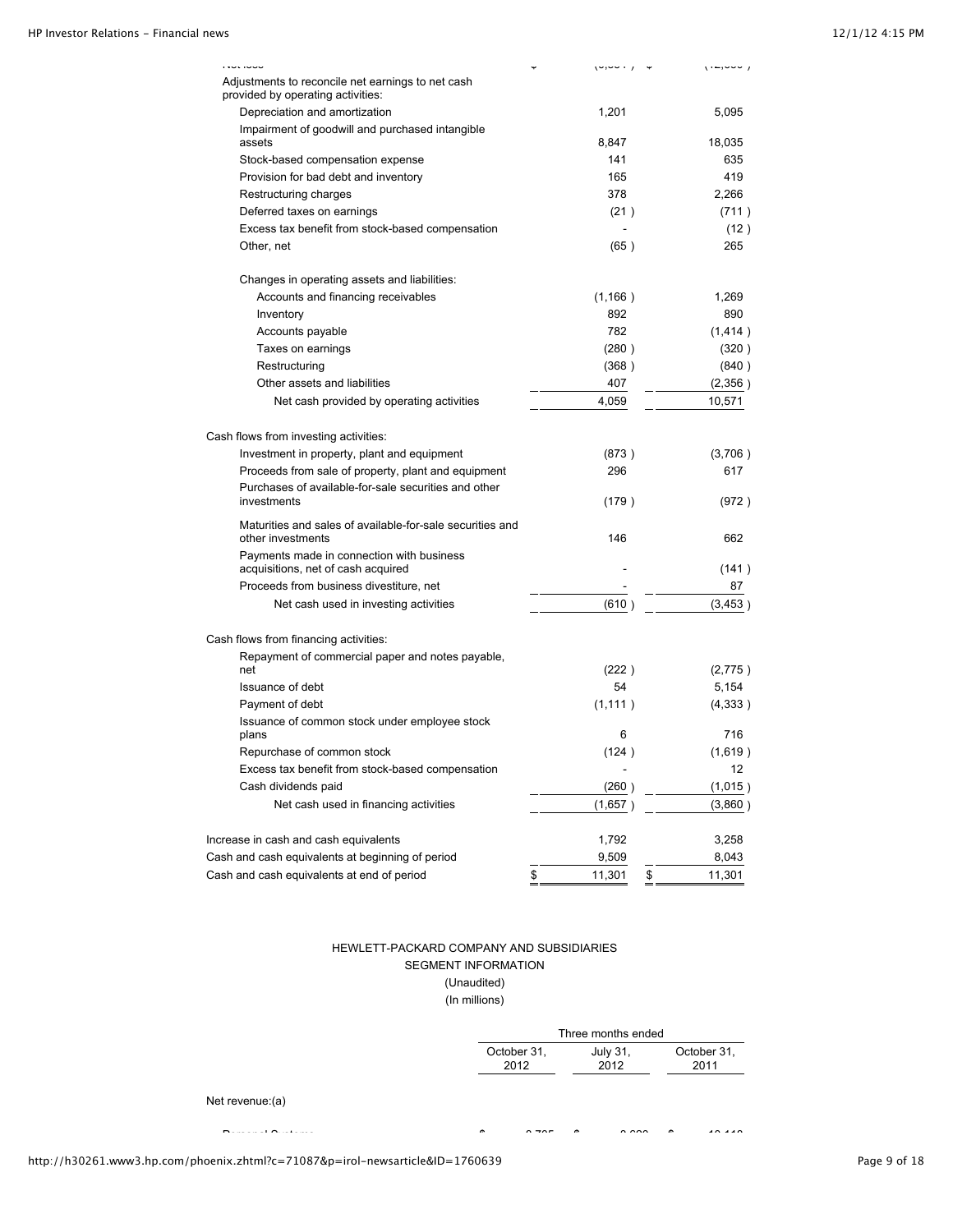## HP Investor Relations - Financial news 12/1/12 4:15 PM

| Φ                                                | ¢                                            | 0,0∠U                                                                                                                                                                                                                                            | ¢                                            | 10,118  |
|--------------------------------------------------|----------------------------------------------|--------------------------------------------------------------------------------------------------------------------------------------------------------------------------------------------------------------------------------------------------|----------------------------------------------|---------|
|                                                  |                                              | 6,017                                                                                                                                                                                                                                            |                                              | 6,419   |
|                                                  |                                              | 14,637                                                                                                                                                                                                                                           |                                              | 16,537  |
|                                                  |                                              | 8,754                                                                                                                                                                                                                                            |                                              | 9,227   |
|                                                  |                                              | 5,143                                                                                                                                                                                                                                            |                                              | 5,601   |
|                                                  |                                              | 973                                                                                                                                                                                                                                              |                                              | 1,023   |
|                                                  |                                              | 935                                                                                                                                                                                                                                              |                                              | 952     |
|                                                  |                                              | 19                                                                                                                                                                                                                                               |                                              | (131)   |
|                                                  |                                              | 30,461                                                                                                                                                                                                                                           |                                              | 33,209  |
|                                                  |                                              |                                                                                                                                                                                                                                                  |                                              |         |
|                                                  |                                              |                                                                                                                                                                                                                                                  |                                              | (1,087) |
| \$                                               | \$                                           | 29,669                                                                                                                                                                                                                                           | \$                                           | 32,122  |
|                                                  |                                              |                                                                                                                                                                                                                                                  |                                              |         |
| \$                                               | \$                                           | 409                                                                                                                                                                                                                                              | \$                                           | 578     |
|                                                  |                                              | 949                                                                                                                                                                                                                                              |                                              | 793     |
|                                                  |                                              | 1,358                                                                                                                                                                                                                                            |                                              | 1,371   |
|                                                  |                                              | 959                                                                                                                                                                                                                                              |                                              | 1,210   |
|                                                  |                                              | 562                                                                                                                                                                                                                                              |                                              | 717     |
|                                                  |                                              | 175                                                                                                                                                                                                                                              |                                              | 284     |
|                                                  |                                              | 97                                                                                                                                                                                                                                               |                                              | 98      |
|                                                  |                                              | (58)                                                                                                                                                                                                                                             |                                              | (908)   |
|                                                  |                                              | 3,093                                                                                                                                                                                                                                            |                                              | 2,772   |
|                                                  |                                              | (314)                                                                                                                                                                                                                                            |                                              | (196)   |
|                                                  |                                              | (150)                                                                                                                                                                                                                                            |                                              | (192)   |
|                                                  |                                              | (476)                                                                                                                                                                                                                                            |                                              | (411)   |
|                                                  |                                              |                                                                                                                                                                                                                                                  |                                              | (885)   |
|                                                  |                                              |                                                                                                                                                                                                                                                  |                                              | (179)   |
|                                                  |                                              |                                                                                                                                                                                                                                                  |                                              | (114)   |
|                                                  |                                              |                                                                                                                                                                                                                                                  |                                              | (401)   |
|                                                  |                                              |                                                                                                                                                                                                                                                  |                                              |         |
| \$                                               | \$                                           | (9,057)                                                                                                                                                                                                                                          | \$                                           | 394     |
| Corporate and unallocated costs and eliminations | Total Printing and Personal Systems Group(b) | 8,705<br>6,080<br>14,785<br>8,711<br>5,119<br>1,171<br>966<br>13<br>30,765<br>(806)<br>29,959<br>309<br>1,067<br>1,376<br>1,234<br>423<br>318<br>104<br>(83)<br>3,372<br>(120)<br>(140)<br>(372)<br>(8, 847)<br>(378)<br>(3)<br>(188)<br>(6,676) | (792)<br>(9, 188)<br>(1,795)<br>(3)<br>(224) |         |

(a) Certain fiscal 2012 organizational reclassifications have been reflected retroactively to provide improved visibility and comparability. For each of the quarters in fiscal year 2011, the reclassifications resulted in the transfer of revenue and operating profit among the Services, Printing, Enterprise Servers, Storage and Networking, Software and Corporate Investments financial reporting segments. Reclassifications between segments included the transfer of the Indigo Scitex support and the LaserJet and enterprise solutions trade support businesses from Services to Printing, the transfer of the business intelligence services business from Corporate Investments to Services, the transfer of the information management services business from Software to Services, and the transfer of the TippingPoint business from Enterprise Servers, Storage and Networking to Software. There was no impact on the previously reported financial results for the Personal Systems and HP Financial Services segments.

(b) As part of a realignment of the structure of HP's business in fiscal 2012, the Personal Systems segment and the Printing segment have been structured beneath a newly formed Printing and Personal Systems Group. While the Printing and Personal Systems Group is not a financial reporting segment, HP provides financial data aggregating the segments within it in order to provide a supplementary view of its business.

# HEWLETT-PACKARD COMPANY AND SUBSIDIARIES SEGMENT INFORMATION (In millions)

Twelve months ended October 31,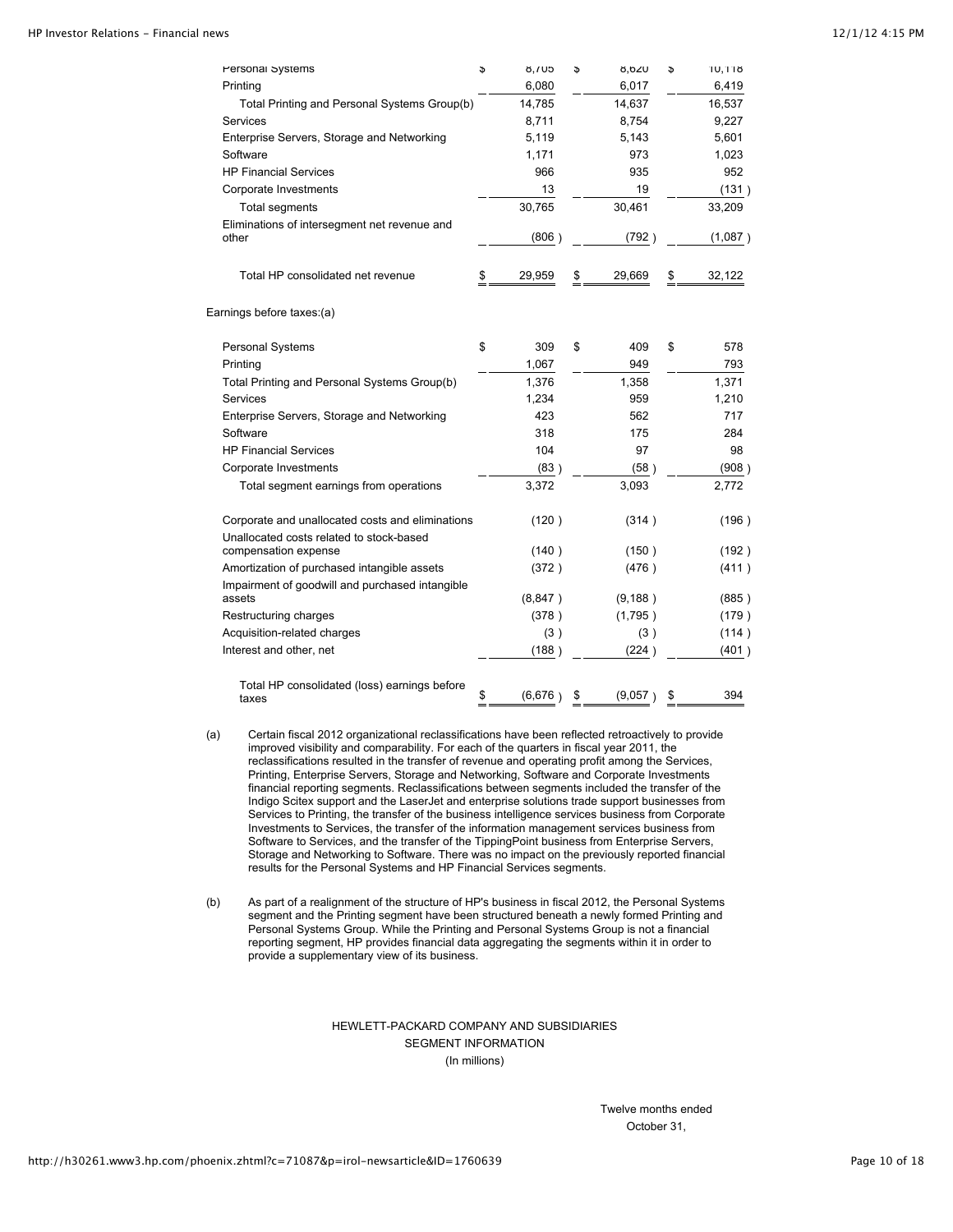|                                                               | 2012 |             | 2011         |
|---------------------------------------------------------------|------|-------------|--------------|
|                                                               |      | (Unaudited) |              |
| Net revenue:(a)                                               |      |             |              |
| <b>Personal Systems</b>                                       | \$   | 35,650      | \$<br>39,574 |
| Printing                                                      |      | 24,487      | 26,176       |
| Total Printing and Personal Systems Group(b)                  |      | 60,137      | 65,750       |
| Services                                                      |      | 34,922      | 35,702       |
| Enterprise Servers, Storage and Networking                    |      | 20,491      | 22,064       |
| Software                                                      |      | 4,060       | 3,367        |
| <b>HP Financial Services</b>                                  |      | 3,819       | 3,596        |
| Corporate Investments                                         |      | 108         | 208          |
| <b>Total Segments</b>                                         |      | 123,537     | 130,687      |
| Eliminations of intersegment net revenue and other            |      | (3, 180)    | (3, 442)     |
| Total HP consolidated net revenue                             | \$   | 120,357     | 127,245      |
| Earnings before taxes: (a)                                    |      |             |              |
| Personal Systems                                              | \$   | 1,706       | \$<br>2,350  |
| Printing                                                      |      | 3,585       | 3,927        |
| Total Printing and Personal Systems Group(b)                  |      | 5,291       | 6,277        |
| Services                                                      |      | 4,095       | 5,203        |
| Enterprise Servers, Storage and Networking                    |      | 2,132       | 2,997        |
| Software                                                      |      | 827         | 722          |
| <b>HP Financial Services</b>                                  |      | 388         | 348          |
| Corporate Investments                                         |      | (238)       | (1,619)      |
| Total segment earnings from operations                        |      | 12,495      | 13,928       |
| Corporate and unallocated costs and eliminations              |      | (790)       | (314)        |
| Unallocated costs related to stock-based compensation expense |      | (632)       | (618)        |
| Amortization of purchased intangible assets                   |      | (1,784)     | (1,607)      |
| Impairment of goodwill and purchased intangible assets        |      | (18,035)    | (885)        |
| Restructuring charges                                         |      | (2, 266)    | (645)        |
| Acquisition-related charges                                   |      | (45)        | (182)        |
| Interest and other, net                                       |      | (876)       | (695)        |
| Total HP consolidated (loss) earnings before taxes            | \$   | (11, 933)   | 8,982        |

- (a) Certain fiscal 2012 organizational reclassifications have been reflected retroactively to provide improved visibility and comparability. For each of the quarters in fiscal year 2011, the reclassifications resulted in the transfer of revenue and operating profit among the Services, Printing, Enterprise Servers, Storage and Networking, Software and Corporate Investments financial reporting segments. Reclassifications between segments included the transfer of the Indigo Scitex support and the LaserJet and enterprise solutions trade support businesses from Services to Printing, the transfer of the business intelligence services business from Corporate Investments to Services, the transfer of the information management services business from Software to Services, and the transfer of the TippingPoint business from Enterprise Servers, Storage and Networking to Software. There was no impact on the previously reported financial results for the Personal Systems and HP Financial Services segments.
- (b) As part of a realignment of the structure of HP's business in fiscal 2012, the Personal Systems segment and the Printing segment have been structured beneath a newly formed Printing and Personal Systems Group. While the Printing and Personal Systems Group is not a financial reporting segment, HP provides financial data aggregating the segments within it in order to provide a supplementary view of its business.

HEWLETT-PACKARD COMPANY AND SUBSIDIARIES SEGMENT / BUSINESS UNIT INFORMATION (Unaudited) (In millions)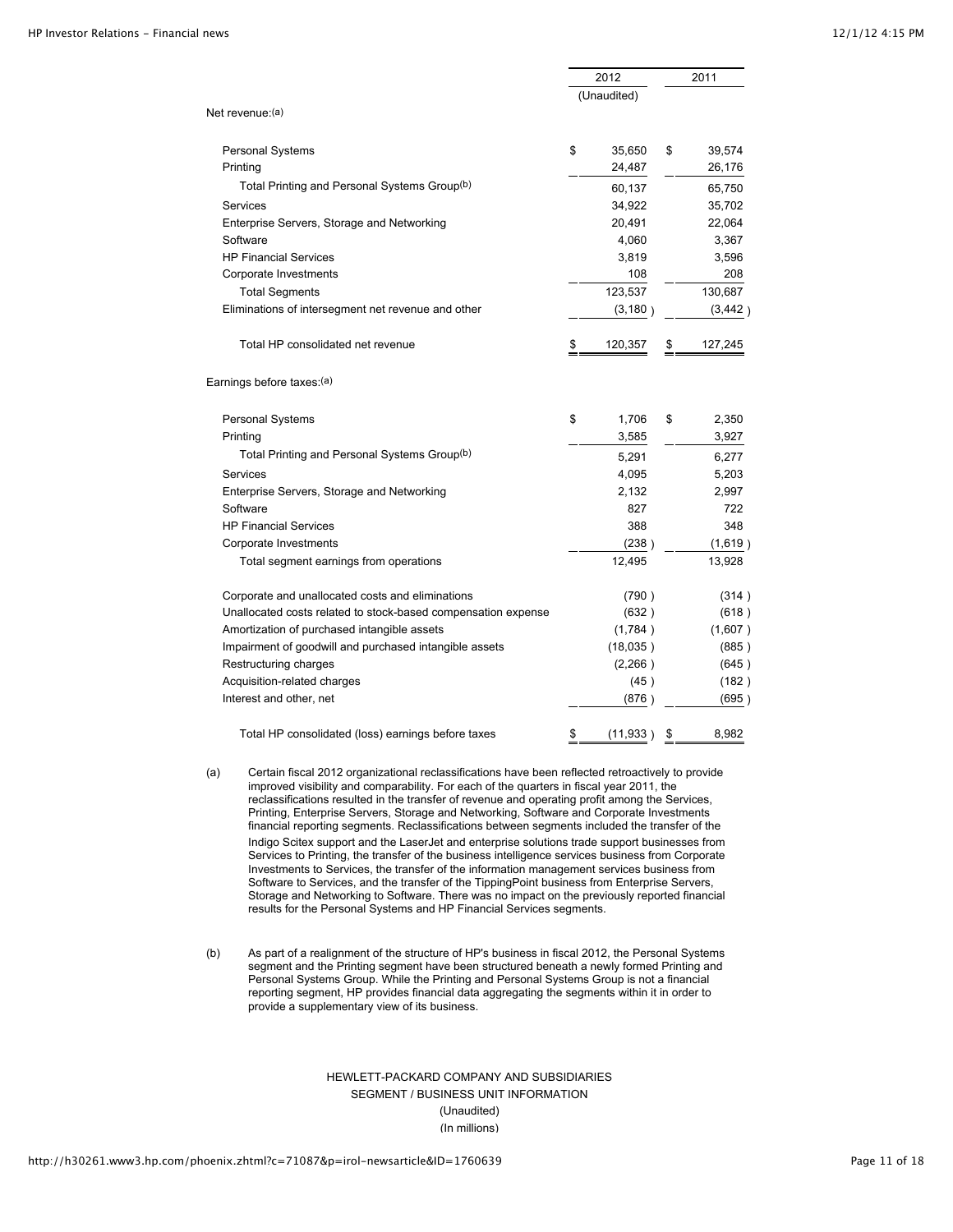|                                                            |                     | Three months ended |                     | Growth rate (%) |                   |  |
|------------------------------------------------------------|---------------------|--------------------|---------------------|-----------------|-------------------|--|
|                                                            | October 31,<br>2012 | July 31,<br>2012   | October 31,<br>2011 | Q/Q             | Y/Y               |  |
| Net revenue: $(a)$                                         |                     |                    |                     |                 |                   |  |
| Printing and Personal<br>Systems Group(b)                  |                     |                    |                     |                 |                   |  |
| <b>Personal Systems</b>                                    |                     |                    |                     |                 |                   |  |
| Notebooks                                                  | \$<br>4,572         | \$<br>4,416        | \$<br>5,390         | 4 %             | $(15 \%)$         |  |
| Desktops                                                   | 3,369               | 3,486              | 3,946               | $(3 \%)$        | $(15 \%)$         |  |
| Workstations                                               | 550                 | 526                | 593                 | 5 %             | $(7 \%)$          |  |
| Other                                                      | 214                 | 192                | 189                 | 11 %            | 13 %              |  |
| <b>Total Personal Systems</b>                              | 8,705               | 8,620              | 10,118              | 1%              | $(14 \%)$         |  |
| Printing                                                   |                     |                    |                     |                 |                   |  |
| Supplies                                                   | 4,007               | 4,005              | 4,041               | 0%              | $(1\% )$          |  |
| <b>Commercial Hardware</b>                                 | 1,482               | 1,445              | 1,694               | 3%              | $(13 \%)$         |  |
| <b>Consumer Hardware</b>                                   | 591                 | 567                | 684                 | 4%              | (14 %)            |  |
| <b>Total Printing</b>                                      | 6,080               | 6,017              | 6,419               | 1%              | $(5 \%)$          |  |
| <b>Total Printing and</b><br><b>Personal Systems</b>       |                     |                    |                     |                 |                   |  |
| Group                                                      | 14,785              | 14,637             | 16,537              | 1%              | $(11 \%)$         |  |
| Services                                                   |                     |                    |                     |                 |                   |  |
| Infrastructure Technology                                  |                     |                    |                     |                 |                   |  |
| Outsourcing                                                | 3,657               | 3,665              | 3,895               | $0\%$           | $(6 \frac{9}{6})$ |  |
| <b>Technology Services</b>                                 | 2,629               | 2,634              | 2,728               | $0\%$           | $(4 \frac{9}{6})$ |  |
| <b>Application and Business</b><br>Services <sup>(c)</sup> | 2,425               | 2,455              | 2,604               | (1 %)           | $(7 \%)$          |  |
| <b>Total Services</b>                                      | 8,711               | 8,754              | 9,227               | 0%              | $(6 \%)$          |  |
| Enterprise Servers, Storage<br>and Networking              |                     |                    |                     |                 |                   |  |
| <b>Industry Standard Servers</b>                           | 3,137               | 3,187              | 3,384               | $(2 \%)$        | $(7 \%)$          |  |
| Storage                                                    | 946                 | 924                | 1,088               | 2%              | $(13 \%)$         |  |
| <b>Business Critical Systems</b>                           | 401                 | 385                | 535                 | 4 %             | $(25 \%)$         |  |
| Networking                                                 | 635                 | 647                | 594                 | $(2 \%)$        | $7\%$             |  |
| <b>Total Enterprise Servers,</b><br>Storage and Networking | 5,119               | 5,143              | 5,601               | 0 %             | $(9 \%)$          |  |
| Software                                                   | 1,171               | 973                | 1,023               | 20 %            | 14 %              |  |
| <b>HP Financial Services</b>                               | 966                 | 935                | 952                 | 3 %             | 1%                |  |
| Corporate Investments                                      | 13                  | 19                 | (131)               | (32 %)          | $(110 \%)$        |  |
| Total segments                                             | 30,765              | 30,461             | 33,209              | 1%              | $(7 \%)$          |  |
| Elimination of intersegment                                |                     |                    |                     |                 |                   |  |
| net revenue and other                                      | (806)               | (792)              | (1,087)             | 2%              | $(26 \%)$         |  |
| Total HP consolidated net<br>revenue                       | \$<br>29,959        | \$<br>29,669       | \$<br>32,122        | 1 %             | $(7 \%)$          |  |

 $\mathbf{I}$  millions)

(a) Certain fiscal 2012 organizational reclassifications have been reflected retroactively to provide improved visibility and comparability. For each of the quarters in fiscal year 2011, the reclassifications resulted in the transfer of revenue and operating profit among the Services, Printing, Enterprise Servers, Storage and Networking, Software and Corporate Investments financial reporting segments. Reclassifications between segments included the transfer of the Indigo Scitex support and the LaserJet and enterprise solutions trade support businesses from Services to Printing, the transfer of the business intelligence services business from Corporate Investments to Services, the transfer of the information management services business from Software to Services, and the transfer of the TippingPoint business from Enterprise Servers, Storage and Networking to Software. There was no impact on the previously reported financial

results for the Personal Systems and HP Financial Services segments.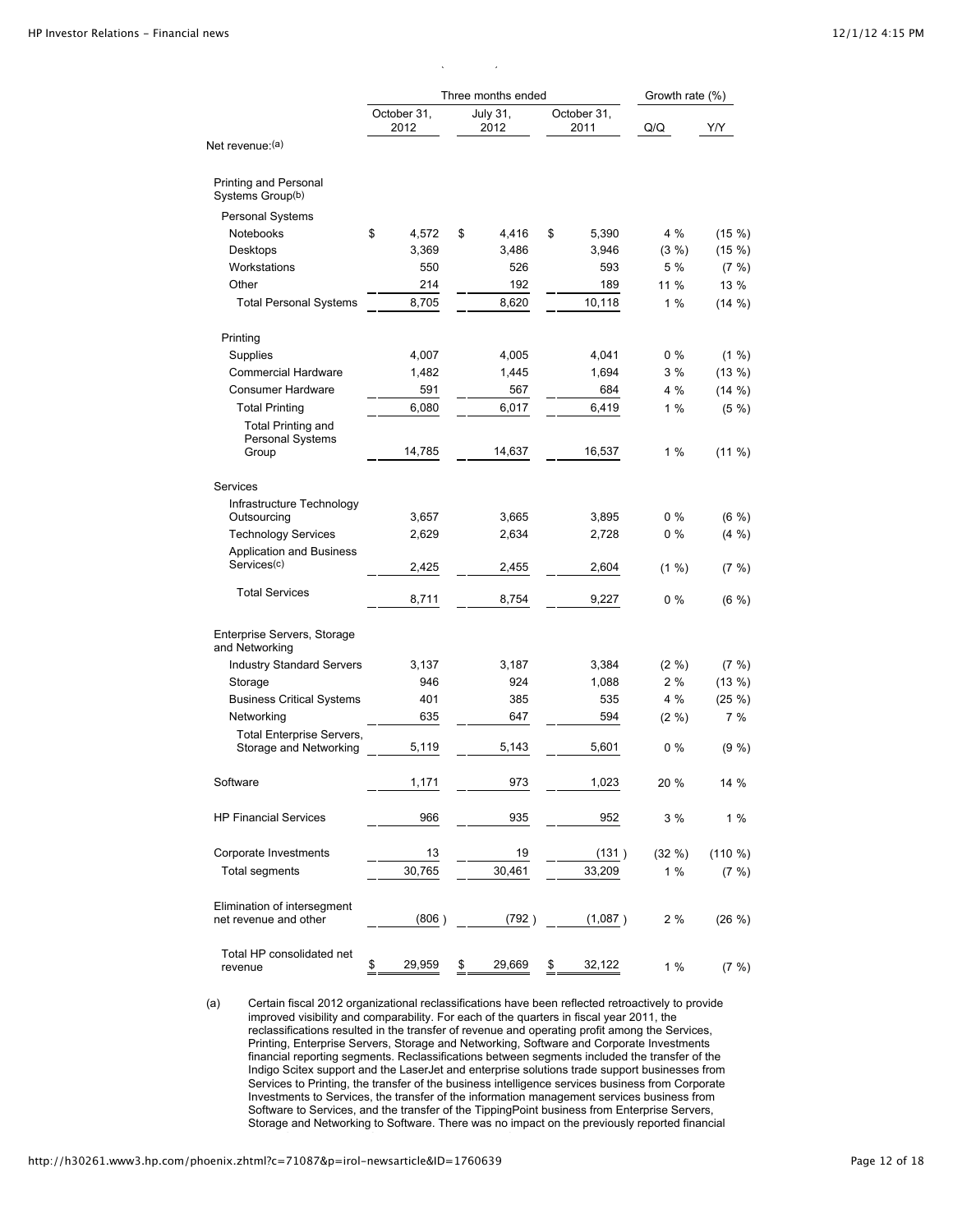results for the Personal Systems and HP Financial Services segments.

- (b) As part of a realignment of the structure of HP's business in fiscal 2012, the Personal Systems segment and the Printing segment have been structured beneath a newly formed Printing and Personal Systems Group. While the Printing and Personal Systems Group is not a financial reporting segment, HP provides financial data aggregating the segments within it in order to provide a supplementary view of its business.
- (c) The former Application Services, Business Process Outsourcing and Other Services business units were consolidated into a new Application and Business Services business unit in fiscal 2012.

## HEWLETT-PACKARD COMPANY AND SUBSIDIARIES SEGMENT / BUSINESS UNIT INFORMATION (In millions)

|                                                   | Twelve months ended |             |    |          |
|---------------------------------------------------|---------------------|-------------|----|----------|
|                                                   |                     | October 31, |    |          |
|                                                   |                     | 2012        |    | 2011     |
|                                                   |                     | (Unaudited) |    |          |
| Net revenue:(a)                                   |                     |             |    |          |
| Printing and Personal Systems Group(b)            |                     |             |    |          |
| <b>Personal Systems</b>                           |                     |             |    |          |
| Notebooks                                         | \$                  | 18,830      | \$ | 21,319   |
| Desktops                                          |                     | 13,888      |    | 15,260   |
| Workstations                                      |                     | 2,148       |    | 2,216    |
| Other                                             |                     | 784         |    | 779      |
| <b>Total Personal Systems</b>                     |                     | 35,650      |    | 39,574   |
| Printing                                          |                     |             |    |          |
| Supplies                                          |                     | 16,151      |    | 17,154   |
| <b>Commercial Hardware</b>                        |                     | 5,895       |    | 6,183    |
| <b>Consumer Hardware</b>                          |                     | 2,441       |    | 2,839    |
| <b>Total Printing</b>                             |                     | 24,487      |    | 26,176   |
| Total Printing and Personal Systems Group         |                     | 60,137      |    | 65,750   |
| Services                                          |                     |             |    |          |
| Infrastructure Technology Outsourcing             |                     | 14,692      |    | 15,224   |
| <b>Technology Services</b>                        |                     | 10,463      |    | 10,542   |
| Application and Business Services <sup>(c)</sup>  |                     | 9,767       |    | 9,936    |
| <b>Total Services</b>                             |                     | 34,922      |    | 35,702   |
| Enterprise Servers, Storage and Networking        |                     |             |    |          |
| Industry Standard Servers                         |                     | 12,582      |    | 13,521   |
| Storage                                           |                     | 3,815       |    | 4,056    |
| <b>Business Critical Systems</b>                  |                     | 1,612       |    | 2,095    |
| Networking                                        |                     | 2,482       |    | 2,392    |
| Total Enterprise Servers, Storage and Networking  |                     | 20,491      |    | 22,064   |
| Software                                          |                     | 4,060       |    | 3,367    |
| <b>HP Financial Services</b>                      |                     | 3,819       |    | 3,596    |
| Corporate Investments                             |                     | 108         |    | 208      |
| Total segments                                    |                     | 123,537     |    | 130,687  |
| Elimination of intersegment net revenue and other |                     | (3, 180)    |    | (3, 442) |
| Total HP consolidated net revenue                 | \$                  | 120,357     | \$ | 127,245  |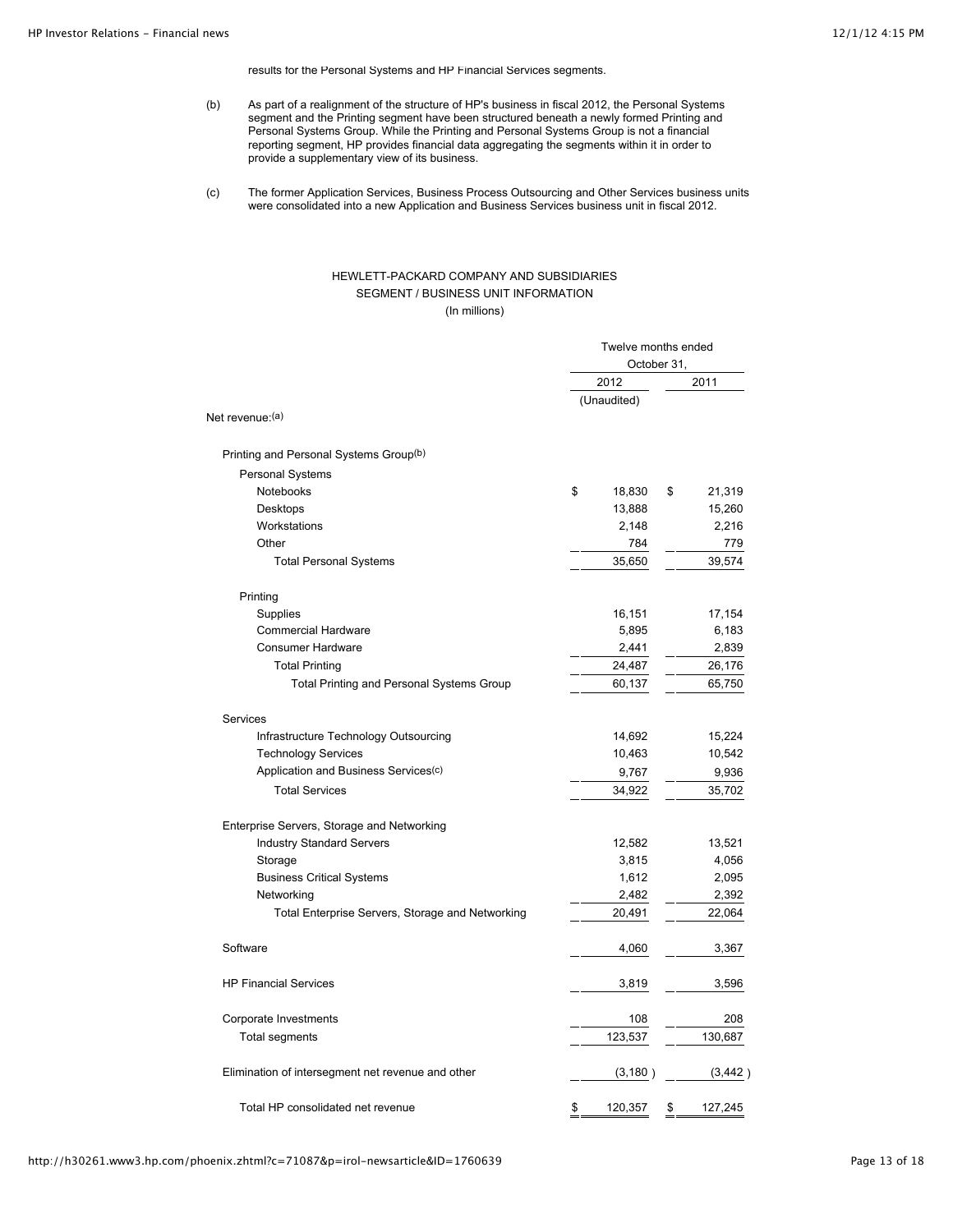- (a) Certain fiscal 2012 organizational reclassifications have been reflected retroactively to provide improved visibility and comparability. For each of the quarters in fiscal year 2011, the reclassifications resulted in the transfer of revenue and operating profit among the Services, Printing, Enterprise Servers, Storage and Networking, Software and Corporate Investments financial reporting segments. Reclassifications between segments included the transfer of the Indigo Scitex support and the LaserJet and enterprise solutions trade support businesses from Services to Printing, the transfer of the business intelligence services business from Corporate Investments to Services, the transfer of the information management services business from Software to Services, and the transfer of the TippingPoint business from Enterprise Servers, Storage and Networking to Software. There was no impact on the previously reported financial results for the Personal Systems and HP Financial Services segments.
- (b) As part of a realignment of the structure of HP's business in fiscal 2012, the Personal Systems segment and the Printing segment have been structured beneath a newly formed Printing and Personal Systems Group. While the Printing and Personal Systems Group is not a financial reporting segment, HP provides financial data aggregating the segments within it in order to provide a supplementary view of its business.
- (c) The former Application Services, Business Process Outsourcing and Other Services business units were consolidated into a new Application and Business Services business unit in fiscal 2012.

## HEWLETT-PACKARD COMPANY AND SUBSIDIARIES SEGMENT NON-GAAP OPERATING MARGIN SUMMARY DATA (Unaudited) (In millions)

|                                            | Three months<br>ended | Change in Operating Margin<br>(pts) |                     |
|--------------------------------------------|-----------------------|-------------------------------------|---------------------|
|                                            | October 31,<br>2012   | Q/Q                                 | Y/Y                 |
| Non-GAAP operating margin:(a)              |                       |                                     |                     |
| <b>Personal Systems</b>                    | 3.5%                  | $(1.2 \text{ pts})$                 | $(2.2 \text{ pts})$ |
| Printing                                   | 17.5 %                | $1.7$ pts                           | $5.1$ pts           |
| Printing and Personal Systems Group(b)     | 9.3%                  |                                     | $1.0$ pts           |
| Services                                   | 14.2 %                | $3.2$ pts                           | $1.1$ pts           |
| Enterprise Servers, Storage and Networking | 8.3%                  | $(2.6 \text{ pts})$                 | $(4.5 \text{ pts})$ |
| Software                                   | 27.2 %                | $9.2$ pts                           | $(0.6 \text{ pts})$ |
| <b>HP Financial Services</b>               | 10.8 %                | $0.4$ pts                           | $0.5$ pts           |
| Corporate Investments                      | (638.5%)              | $(280.6 \text{ pts})$               | 752.4 pts           |
| Total segments                             | 11.0 %                | $0.9$ pts                           | $0.4$ pts           |
| Total HP consolidated non-GAAP operating   |                       |                                     |                     |
| margin                                     | 10.4 %                | $1.2$ pts                           | $0.7$ pts           |

(a) Certain fiscal 2012 organizational reclassifications have been reflected retroactively to provide improved visibility and comparability. For each of the quarters in fiscal year 2011, the reclassifications resulted in the transfer of revenue and operating profit among the Services, Printing, Enterprise Servers, Storage and Networking, Software and Corporate Investments financial reporting segments. Reclassifications between segments included the transfer of the Indigo Scitex support and the LaserJet and enterprise solutions trade support businesses from Services to Printing, the transfer of the business intelligence services business from Corporate Investments to Services, the transfer of the information management services business from Software to Services, and the transfer of the TippingPoint business from Enterprise Servers, Storage and Networking to Software. There was no impact on the previously reported financial results for the Personal Systems and HP Financial Services segments.

(b) As part of a realignment of the structure of HP's business in fiscal 2012, the Personal Systems segment and the Printing segment have been structured beneath a newly formed Printing and Personal Systems Group. While the Printing and Personal Systems Group is not a financial reporting segment, HP provides financial data aggregating the segments within it in order to provide a supplementary view of its business.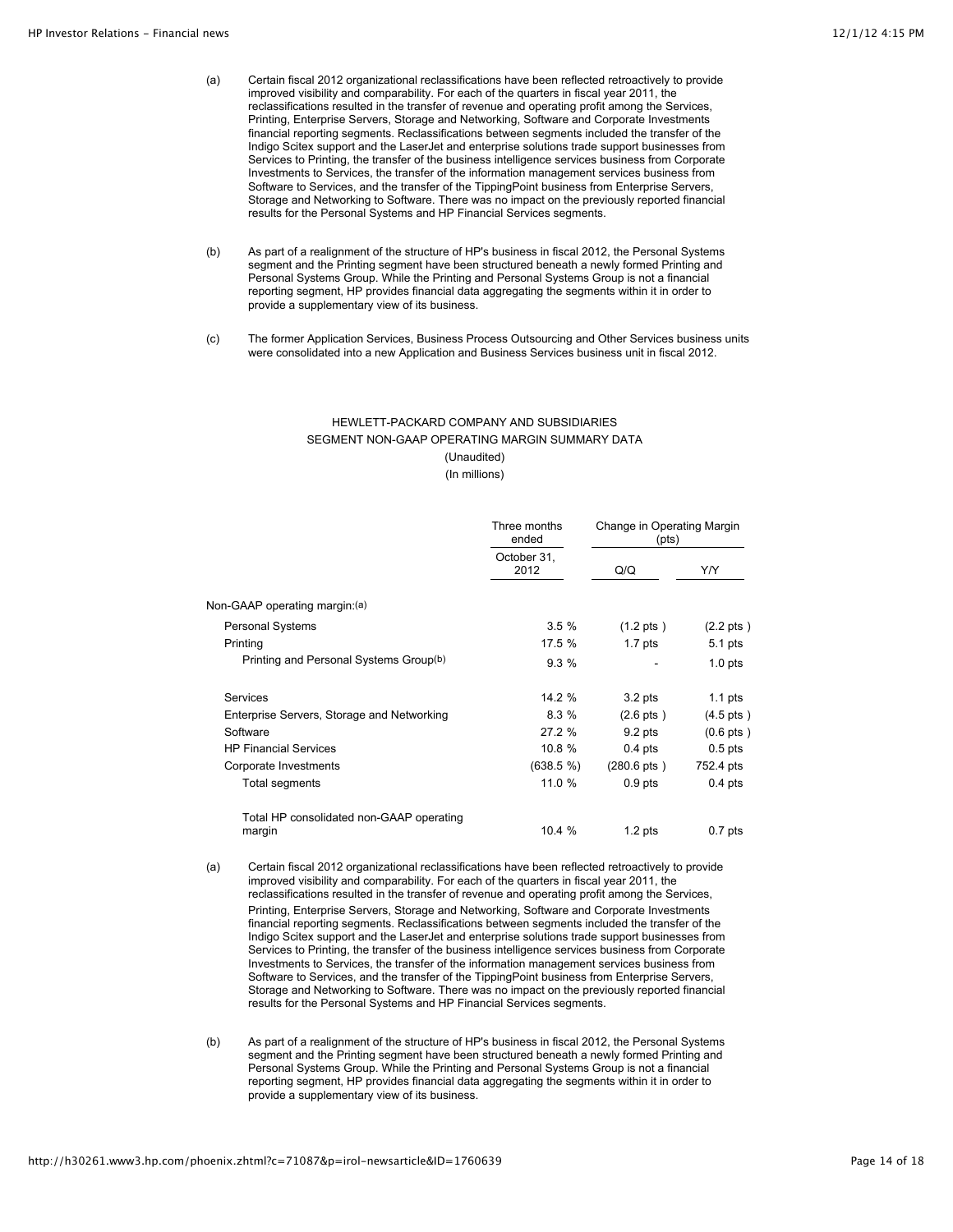## HEWLETT-PACKARD COMPANY AND SUBSIDIARIES CALCULATION OF NET EARNINGS PER SHARE (Unaudited) (In millions except per share amounts)

|                                                                                                                    | Three months ended |                             |    |             |                     |
|--------------------------------------------------------------------------------------------------------------------|--------------------|-----------------------------|----|-------------|---------------------|
|                                                                                                                    |                    | October 31,<br>2012<br>2012 |    | July 31,    | October 31,<br>2011 |
| Numerator:                                                                                                         |                    |                             |    |             |                     |
| GAAP net (loss) earnings                                                                                           | \$                 | (6, 854)                    | \$ | (8, 857)    | \$<br>239           |
| Non-GAAP net earnings                                                                                              | \$                 | 2,281                       | \$ | 1,973       | \$<br>2,350         |
| Denominator:                                                                                                       |                    |                             |    |             |                     |
| Weighted-average shares used to compute basic<br>net (loss) earnings per share and diluted net (loss)<br>per share |                    | 1,964                       |    | 1,971       | 1,989               |
| Dilutive effect of employee stock plans                                                                            |                    | 3                           |    | 4           | 16                  |
| Weighted-average shares used to compute<br>diluted net earnings per share                                          |                    | 1.967                       |    | 1.975       | 2,005               |
| GAAP net (loss) earnings per share:                                                                                |                    |                             |    |             |                     |
| Basic                                                                                                              | \$                 | (3.49)                      | \$ | (4.49)      | \$<br>0.12          |
| Diluted(a)                                                                                                         | \$                 | (3.49)                      | \$ | $(4.49)$ \$ | 0.12                |
| Non-GAAP net earnings per share:                                                                                   |                    |                             |    |             |                     |
| Basic                                                                                                              | \$                 | 1.16                        | \$ | 1.00        | \$<br>1.18          |
| Diluted(b)                                                                                                         | \$                 | 1.16                        | \$ | 1.00        | \$<br>1.17          |

(a) GAAP diluted net earnings per share reflects any dilutive effect of outstanding stock options, performance-based restricted units, restricted stock units and restricted stock, but that effect is excluded when calculating GAAP diluted net (loss) per share because it would be anti-dilutive.

(b) Non-GAAP diluted net earnings per share reflects any dilutive effect of outstanding stock options, performance-based restricted units, restricted stock units and restricted stock.

# HEWLETT-PACKARD COMPANY AND SUBSIDIARIES CALCULATION OF NET EARNINGS PER SHARE (Unaudited)

(In millions except per share amounts)

|                                                                                                                 | Twelve months ended<br>October 31, |          |      |        |
|-----------------------------------------------------------------------------------------------------------------|------------------------------------|----------|------|--------|
|                                                                                                                 | 2012                               |          | 2011 |        |
| Numerator:                                                                                                      |                                    |          |      |        |
| GAAP net (loss) earnings                                                                                        |                                    | (12,650) | S    | 7,074  |
| Non-GAAP net earnings                                                                                           |                                    | 8,035    | \$   | 10,379 |
| Denominator:                                                                                                    |                                    |          |      |        |
| Weighted-average shares used to compute basic net (loss) earnings<br>per share and diluted net (loss) per share |                                    | 1.974    |      | 2,094  |
| Dilutive effect of employee stock plans                                                                         |                                    | 10       |      | 34     |
| Weighted-average shares used to compute diluted net earnings                                                    |                                    |          |      |        |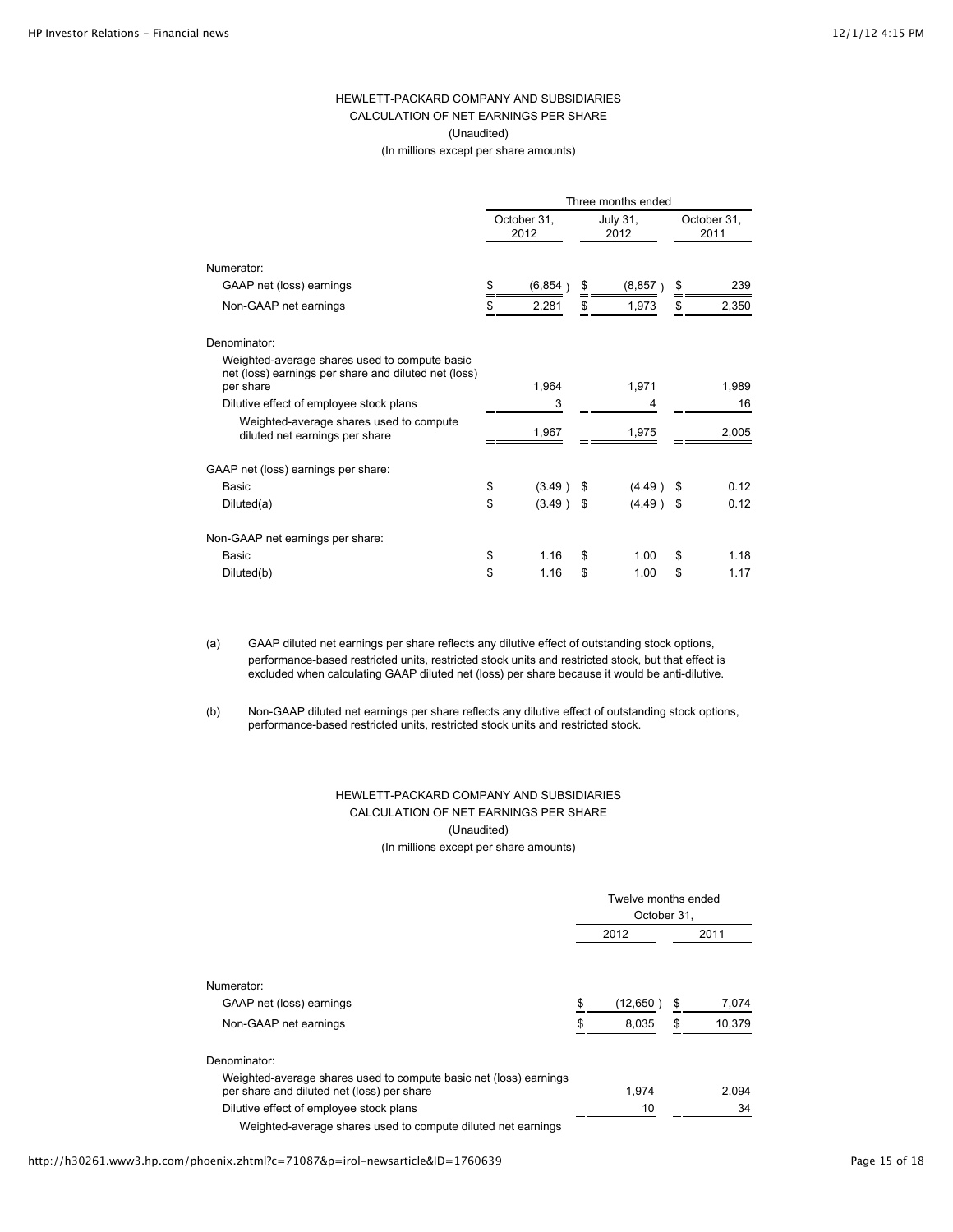| per share                           | 1.984             | 2.128      |
|-------------------------------------|-------------------|------------|
| GAAP net (loss) earnings per share: |                   |            |
| Basic                               | \$<br>$(6.41)$ \$ | 3.38       |
| Diluted(a)                          | \$<br>$(6.41)$ \$ | 3.32       |
| Non-GAAP net earnings per share:    |                   |            |
| Basic                               | \$<br>4.07        | \$<br>4.96 |
| Diluted(b)                          | \$<br>4.05        | \$<br>4.88 |
|                                     |                   |            |

(a) GAAP diluted net earnings per share reflects any dilutive effect of outstanding stock options, performance-based restricted units, restricted stock units and restricted stock, but that effect is excluded when calculating GAAP diluted net (loss) per share because it would be anti-dilutive.

(b) Non-GAAP diluted net earnings per share reflects any dilutive effect of outstanding stock options, performance-based restricted units, restricted stock units and restricted stock.

## Use of Non-GAAP Financial Measures

To supplement HP's consolidated condensed financial statements presented on a GAAP basis, HP provides non-GAAP net revenue, non-GAAP operating profit, non-GAAP operating margin, non-GAAP net earnings, non-GAAP diluted earnings per share, gross cash and free cash flow. HP also provides forecasts of non-GAAP diluted earnings per share. These non-GAAP financial measures are not in accordance with, or an alternative for, generally accepted accounting principles in the United States. The GAAP measure most directly comparable to non-GAAP net revenue is net revenue. The GAAP measure most directly comparable to non-GAAP operating profit is earnings from operations. The GAAP measure most directly comparable to non-GAAP operating margin is operating margin. The GAAP measure most directly comparable to non-GAAP net earnings is net earnings. The GAAP measure most directly comparable to non-GAAP diluted earnings per share is diluted net earnings per share. The GAAP measure most directly comparable to gross cash is cash and cash equivalents. The GAAP measure most directly comparable to free cash flow is cash flow from operations. Reconciliations of each of these non-GAAP financial measures to GAAP information are included in the tables above.

Use and Economic Substance of Non-GAAP Financial Measures Used by HP Non-GAAP net revenue reflects the elimination of contra revenue associated with sales incentive programs implemented in the fourth fiscal quarter of 2011 in connection with the wind down of HP's webOS device business, net of webOS device revenue for the period. Non-GAAP operating profit and non-GAAP operating margin are defined to exclude the effects of any restructuring charges, charges relating to the impairment of goodwill and purchased intangible assets, charges relating to the amortization of purchased intangible assets, and acquisition-related charges recorded during the relevant period. Non-GAAP net earnings and non-GAAP diluted earnings per share consist of net earnings or diluted net earnings per share excluding those same charges. In addition, non-GAAP net earnings and non-GAAP diluted earnings per share are adjusted by the amount of additional taxes or tax benefit associated with each non-GAAP item. HP's management uses these non-GAAP financial measures for purposes of evaluating HP's historical and prospective financial performance, as well as HP's performance relative to its competitors. HP's management also uses these non-GAAP measures to further its own understanding of HP's segment operating performance. HP believes that excluding those items mentioned above from these non-GAAP financial measures allows HP management to better understand HP's consolidated financial performance in relationship to the operating results of HP's segments, as management does not believe that the excluded items are reflective of ongoing operating results. More specifically, HP's management excludes each of those items mentioned above for the following reasons:

- In the fourth quarter of fiscal 2011, HP announced that it would wind down its webOS device business. Non-GAAP net revenue reported in the fourth quarter of fiscal 2011 reflects the elimination of contra revenue associated with sales incentive programs implemented in connection with the wind down of that business, net of webOS device revenue for the period. Because the winding down of HP businesses is inconsistent in amount and frequency, HP believes that eliminating these amounts for purposes of calculating non-GAAP net revenue facilitates a more meaningful evaluation of HP's current operating performance and comparisons to HP's past and future operating performance.
- In the third quarter of fiscal 2012, HP decided to wind down certain retail publishing business activities. Non-GAAP operating profit reported in the third quarter of fiscal 2012 reflects the elimination of certain contract-related charges, including inventory write-downs, in connection with the wind down of that business. Because the winding down of HP businesses is inconsistent in amount and frequency, HP believes that eliminating these amounts for purposes of calculating non-GAAP operating profit facilitates a more meaningful evaluation of HP's current operating performance and comparisons to HP's past and future operating performance.
- Goodwill is the excess of the purchase price of acquired companies over the estimated fair value of the tangible and intangible assets acquired and liabilities assumed. Purchased intangible assets consist primarily of customer contracts, customer lists, distribution agreements, technology patents, and products, trademarks and trade names purchased in connection with acquisitions. In the fourth quarter of fiscal 2012, HP recorded a non-cash charge for the impairment of goodwill and intangible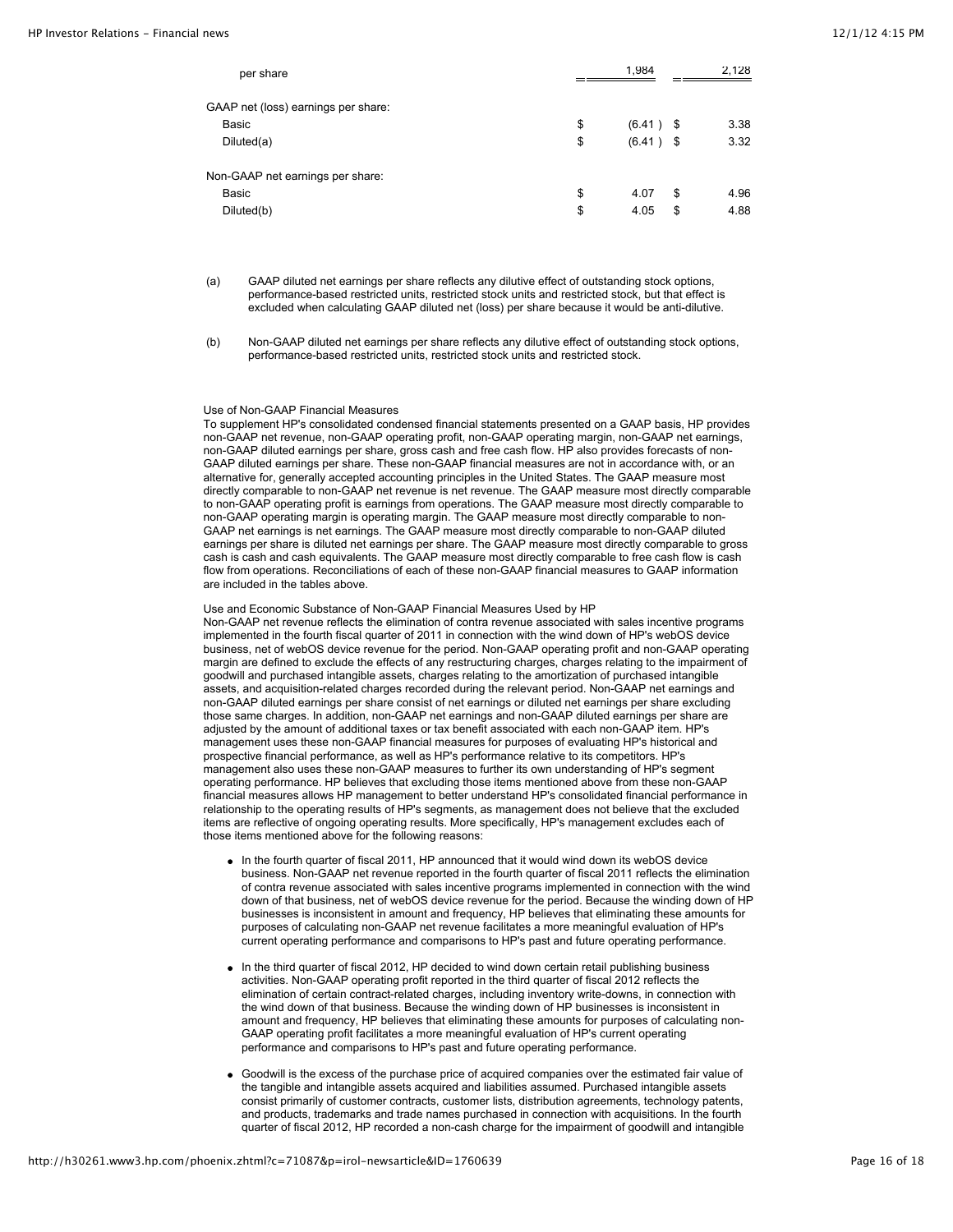assets associated with the acquisition of Autonomy Corporation plc. The charge relates to serious accounting improprieties, disclosure failures and outright misrepresentations at Autonomy that occurred prior to HP's acquisition of Autonomy and the trading value of HP stock during the period preceding the recording of the charge. In the third quarter of fiscal 2012, HP recorded an impairment charge for the goodwill associated with its Services segment following an impairment review driven by, among other things, the trading value of HP stock during the period preceding the recording of

the charge, market conditions and business trends within that segment. In addition, in that same quarter, HP recorded an impairment charge related to the intangible asset associated with the "Compaq" trade name acquired in 2002 in conjunction with a change in branding strategy. In the fourth quarter of fiscal 2011, HP recorded impairment charges to goodwill and certain intangible assets associated with the acquisition of Palm Inc. The charges relate to HP's decision to wind-down the webOS device business. Impairment charges are inconsistent in amount and frequency. HP excludes these charges for purposes of calculating these non-GAAP measures to facilitate a more meaningful evaluation of HP's current operating performance and comparisons to HP's past and future operating performance.

- HP incurs charges relating to the amortization of purchased intangibles. HP also incurs charges relating to the amortization of amounts assigned to intangible assets to be used in research and development projects. All of those charges are included in HP's GAAP presentation of earnings from operations, operating margin, net earnings and net earnings per share. Such charges are inconsistent in amount and frequency and are significantly impacted by the timing and magnitude of HP's acquisitions. Consequently, HP excludes these charges for purposes of calculating these non-GAAP measures to facilitate a more meaningful evaluation of HP's current operating performance and comparisons to HP's past and future operating performance.
- Restructuring charges consist of costs associated with a formal restructuring plan and are primarily related to (i) employee termination costs and benefits, and (ii) costs to vacate duplicative facilities. HP excludes these restructuring costs (and any reversals of charges recorded in prior periods) for purposes of calculating these non-GAAP measures because it believes that these historical costs do not reflect expected future operating expenses and do not contribute to a meaningful evaluation of HP's current operating performance or comparisons to HP's past and future operating performance.
- HP incurs costs related to its acquisitions, most of which are treated as non-capitalized expenses. Because non-capitalized, acquisition-related expenses are inconsistent in amount and frequency and are significantly impacted by the timing and nature of HP's acquisitions, HP believes that eliminating the non-capitalized expenses for purposes of calculating these non-GAAP measures facilitates a more meaningful evaluation of HP's current operating performance and comparisons to HP's past and future operating performance.

Gross cash is a non-GAAP measure that is defined as cash and cash equivalents plus short-term investments and certain long-term investments that may be liquidated within 90 days pursuant to the terms of existing put options or similar rights. Free cash flow is defined as cash flow from operations less net capital expenditures. HP's management uses gross cash and free cash flow for the purpose of determining the amount of cash available for investment in HP's businesses, funding strategic acquisitions, repurchasing stock and other purposes. HP's management also uses gross cash and free cash flow for the purposes of evaluating HP's historical and prospective liquidity, as well as to further its own understanding of HP's segment operating results. Because gross cash includes liquid assets that are not included in GAAP cash and cash equivalents, HP believes that gross cash provides a more accurate and complete assessment of HP's liquidity and segment operating results. Because free cash flow includes the effect of capital expenditures that are not reflected in GAAP cash flow from operations, HP believes that free cash flow provides a more accurate and complete assessment of HP's liquidity and capital resources.

Material Limitations Associated with Use of Non-GAAP Financial Measures These non-GAAP financial measures may have limitations as analytical tools, and these measures should not be considered in isolation or as a substitute for analysis of HP's results as reported under GAAP. Some of the limitations in relying on these non-GAAP financial measures are:

- Items such as amortization of purchased intangible assets, though not directly affecting HP's cash position, represent the loss in value of intangible assets over time. The expense associated with this loss in value is not included in non-GAAP operating profit, non-GAAP operating margin, non-GAAP net earnings and non-GAAP diluted earnings per share and therefore does not reflect the full economic effect of the loss in value of those intangible assets.
- Items such as restructuring charges that are excluded from non-GAAP operating profit, non-GAAP operating margin, non-GAAP net earnings and non-GAAP diluted earnings per share can have a material impact on cash flows and earnings per share.
- HP may not be able to liquidate immediately the long-term investments included in gross cash, which may limit the usefulness of gross cash as a liquidity measure.
- Other companies may calculate non-GAAP net revenue, non-GAAP operating profit, non-GAAP operating margin, non-GAAP net earnings, non-GAAP diluted earnings per share, gross cash and free cash flow differently than HP does, limiting the usefulness of those measures for comparative purposes.

Compensation for Limitations Associated with Use of Non-GAAP Financial Measures HP compensates for the limitations on its use of non-GAAP net revenue, non-GAAP operating profit, non-GAAP operating margin, non-GAAP net earnings, non-GAAP diluted earnings per share, gross cash and free cash flow by relying primarily on its GAAP results and using non-GAAP financial measures only supplementally. HP also provides robust and detailed reconciliations of each non-GAAP financial measure to